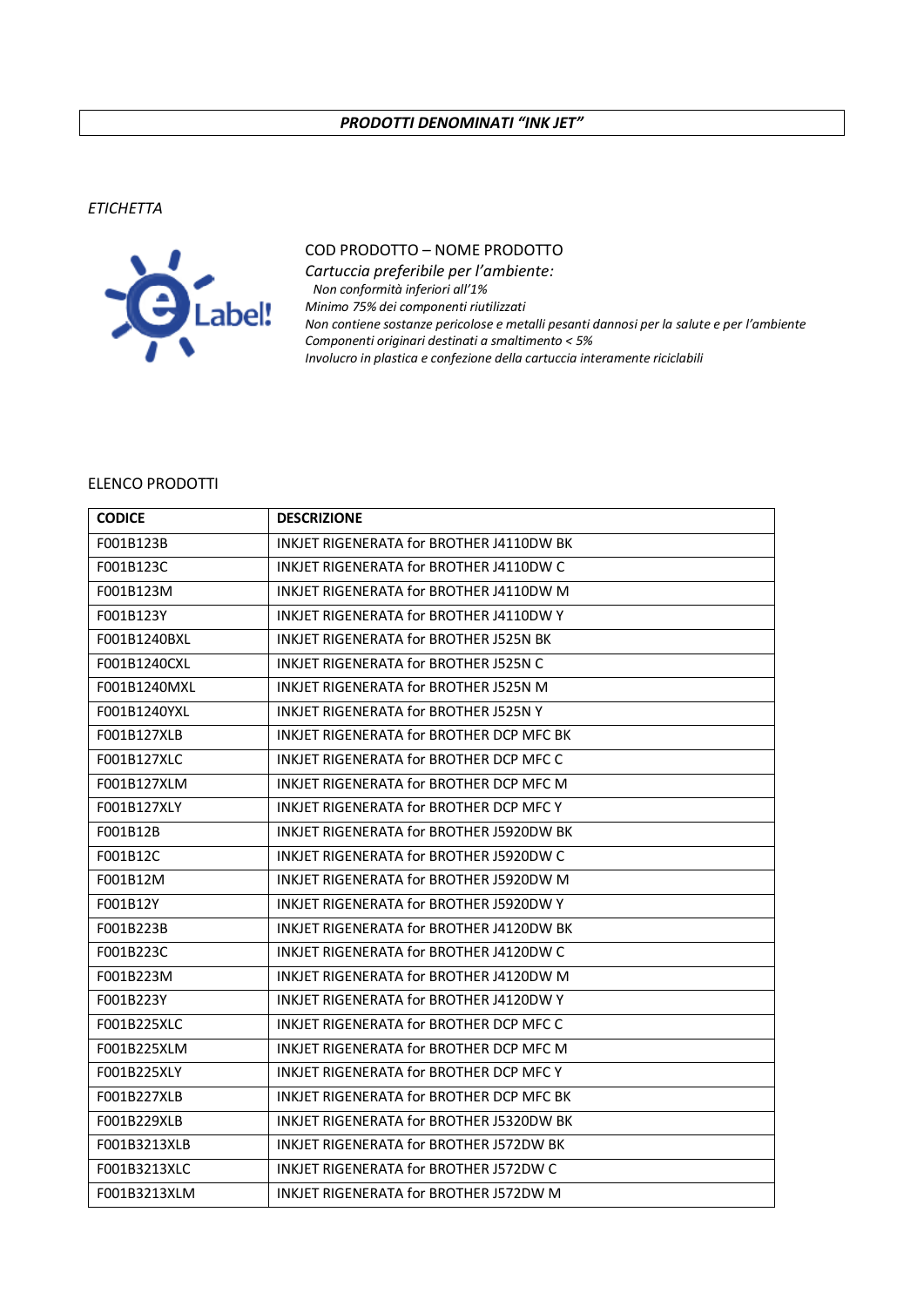| F001B3213XLY | <b>INKJET RIGENERATA for BROTHER J572DW Y</b>   |
|--------------|-------------------------------------------------|
| F001B3219XLB | INKJET RIGENERATA for BROTHER J6930 BK          |
| F001B3219XLC | INKJET RIGENERATA for BROTHER J6930 C           |
| F001B3219XLM | INKJET RIGENERATA for BROTHER J6930 M           |
| F001B3219XLY | INKJET RIGENERATA for BROTHER J6930 Y           |
| F001B970XXLB | INKJET RIGENERATA for BROTHER 130C BK           |
| F001B970XXLC | INKJET RIGENERATA for BROTHER DCP 135C C        |
| F001B970XXLM | INKJET RIGENERATA for BROTHER DCP 135C M        |
| F001B970XXLY | INKJET RIGENERATA for BROTHER DCP 135C Y        |
| F001BLC700B  | INKJET RIGENERATA for BROTHER DCP MFC BK        |
| F001BLC800C  | INKJET RIGENERATA for BROTHER MFC Fax C         |
| F001BLC800M  | INKJET RIGENERATA for BROTHER MFC Fax M         |
| F001BLC800Y  | INKJET RIGENERATA for BROTHER MFC Fax Y         |
| F001BLC900B  | INKJET RIGENERATA for BROTHER 110C BK           |
| F001BLC900C  | INKJET RIGENERATA for BROTHER DCP 115C C        |
| F001BLC900M  | INKJET RIGENERATA for BROTHER DCP 115C M        |
| F001BLC900Y  | <b>INKJET RIGENERATA for BROTHER DCP 115C Y</b> |
| F001BLC970B  | INKJET RIGENERATA for BROTHER 130C BK           |
| F001BLC970C  | INKJET RIGENERATA for BROTHER DCP 135C C        |
| F001BLC970M  | INKJET RIGENERATA for BROTHER DCP 135C M        |
| F001BLC970Y  | INKJET RIGENERATA for BROTHER DCP 135C Y        |
| F001BLC980B  | INKJET RIGENERATA for BROTHER 145C BK           |
| F001BLC980C  | INKJET RIGENERATA for BROTHER DCP 165C C        |
| F001BLC980M  | INKJET RIGENERATA for BROTHER DCP 165C M        |
| F001BLC980Y  | INKJET RIGENERATA for BROTHER DCP 165C Y        |
| F001C02      | INKJET RIGENERATA for FOR CANON BC02            |
| F001C10      | INKJET RIGENERATA for CANON BJ 30, BJC 50       |
| F001C11      | INKJET RIGENERATA for CANON BJC 50, 55, 7       |
| F001C11C     | INKJET RIGENERATA for CANON BJC 50, 55, 7       |
| F001C12B     | INKJET RIGENERATA for CANON BJC 50, 55, 7       |
| F001C1500XLB | INKJET RIGENERATA for CANON MB2050 BK           |
| F001C1500XLC | INKJET RIGENERATA for CANON MB2050 C            |
| F001C1500XLM | INKJET RIGENERATA for CANON MB2050 M            |
| F001C1500XLY | <b>INKJET RIGENERATA for CANON MB2050 Y</b>     |
| F001C15C     | <b>INKJET RIGENERATA for CANON 180 Color</b>    |
| F001C24B     | INKJET RIGENERATA for CANON BJC 2010 BK         |
| F001C24C     | INKJET RIGENERATA for CANON 2000SP Col          |
| F001C2500XLB | INKJET RIGENERATA for CANON Ib4050 BK           |
| F001C2500XLC | INKJET RIGENERATA for CANON Ib4050 C            |
| F001C2500XLM | <b>INKJET RIGENERATA for CANON Ib4050 M</b>     |
| F001C2500XLY | INKJET RIGENERATA for CANON Ib4050 Y            |
| F001C35B     | INKJET RIGENERATA for CANON IP100B BK           |
| F001C36C     | INKJET RIGENERATA for CANON IP100B Col          |
| F001C37      | INKJET RIGENERATA for CANON IP1880 BK           |
| F001C38      | INKJET RIGENERATA for CANON iP1200 Color        |
| F001C40      | INKJET RIGENERATA for CANON IP1200 BK           |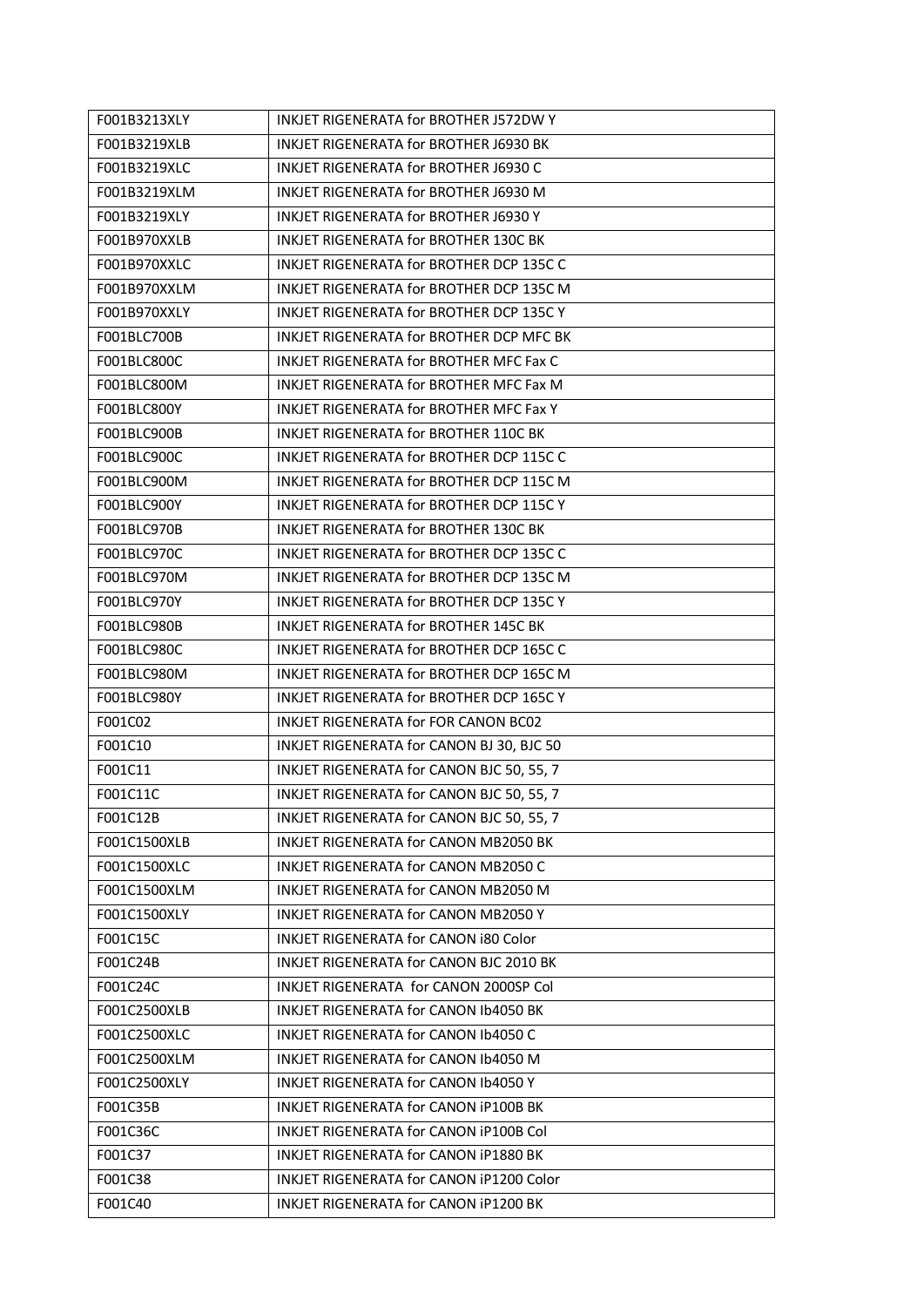| F001C41           | INKJET RIGENERATA for CANON iP1200 Color        |
|-------------------|-------------------------------------------------|
| F001C4200B        | <b>INKJET RIGENERATA for CANON IP4200 BK</b>    |
| F001C4200C        | INKJET RIGENERATA for CANON IP3300 C            |
| F001C4200HB       | <b>INKJET RIGENERATA for CANON IP3300 BK</b>    |
| F001C4200M        | INKJET RIGENERATA for CANON IP3300 M            |
| F001C4200NB       | INKJET RIGENERATA for CANON IP4200 BK           |
| F001C4200NC       | <b>INKJET RIGENERATA for CANON IP3300 C</b>     |
| F001C4200NY       | INKJET RIGENERATA for CANON IP3300 Y            |
| F001C4200PHC      | INKJET RIGENERATA for CANON IP3300 PHC          |
| F001C4200PHM      | INKJET RIGENERATA for CANON IP3300 PHM          |
| F001C4200Y        | INKJET RIGENERATA for CANON IP3300 Y            |
| F001C50           | <b>INKJET RIGENERATA for CANON IP2200 BK</b>    |
| F001C51           | <b>INKJET RIGENERATA for CANON IP2200 Color</b> |
| F001C512XB        | <b>INKJET RIGENERATA for CANON IP2700 BK</b>    |
| F001C513XCOL      | INKJET RIGENERATA for CANON IP2700 Color        |
| F001C520CB        | <b>INKJET RIGENERATA for CANON IP3600 BK</b>    |
| F001C521CB        | <b>INKJET RIGENERATA for CANON IP3600 BK</b>    |
| F001C521CC        | INKJET RIGENERATA for CANON IP3600 C            |
| F001C521CM        | INKJET RIGENERATA for CANON IP3600 M            |
| F001C521CY        | <b>INKJET RIGENERATA for CANON IP3600 Y</b>     |
| F001C525B         | <b>INKJET RIGENERATA for CANON IP4850 BK</b>    |
| F001C526B         | INKJET RIGENERATA for CANON IP4850 BK           |
| F001C526C         | <b>INKJET RIGENERATA for CANON IP4850 C</b>     |
| F001C526M         | <b>INKJET RIGENERATA for CANON IP4850 M</b>     |
| F001C526Y         | INKJET RIGENERATA for CANON IP4850 Y            |
| F001C540XLB       | INKJET RIGENERATA for CANON MC2150 BK           |
| F001C541XLC       | INKJET RIGENERATA for CANON MC2150 Color        |
| F001C545XL        | <b>INKJET RIGENERATA for CANON IP2850 BK</b>    |
| F001C546XL        | INKJET RIGENERATA for CANON iP2850 Color        |
| F001C550XLP       | INKJET RIGENERATA for CANON IP7200 BK           |
| F001C551XLB       | INKJET RIGENERATA for CANON IP7200 BK           |
| F001C551XLC       | INKJET RIGENERATA for CANON IP7200 C            |
| F001C551XLG       | INKJET RIGENERATA for CANON iP7200 Gray         |
| F001C551XLM       | INKJET RIGENERATA for CANON IP7200 M            |
| F001C551XLY       | INKJET RIGENERATA for CANON IP7200 Y            |
| F001C570XLB       | <b>INKJET RIGENERATA for CANON Pixma MG BK</b>  |
| F001C571XLB       | INKJET RIGENERATA for CANON Pixma MG BK         |
| F001C571XLC       | INKJET RIGENERATA for CANON Pixma 5700 C        |
| F001C571XLG       | INKJET RIGENERATA for CANON MG Gray             |
| F001C571XLM       | INKJET RIGENERATA for CANON Pixma 5700 M        |
| F001C571XLY       | INKJET RIGENERATA for CANON Pixma 5700 Y        |
| F001C580XXLB      | INKJET RIGENERATA for CANON TS6100 BK           |
| F001C581XXLB      | INKJET RIGENERATA for CANON TS6100 BK           |
| F001C581XXLC      | INKJET RIGENERATA for CANON TS6100 C            |
| F001C581XXLM      | INKJET RIGENERATA for CANON TS6100 M            |
| F001C581XXLPHBLUE | INKJET RIGENERATA for CANON TS6100 Blue         |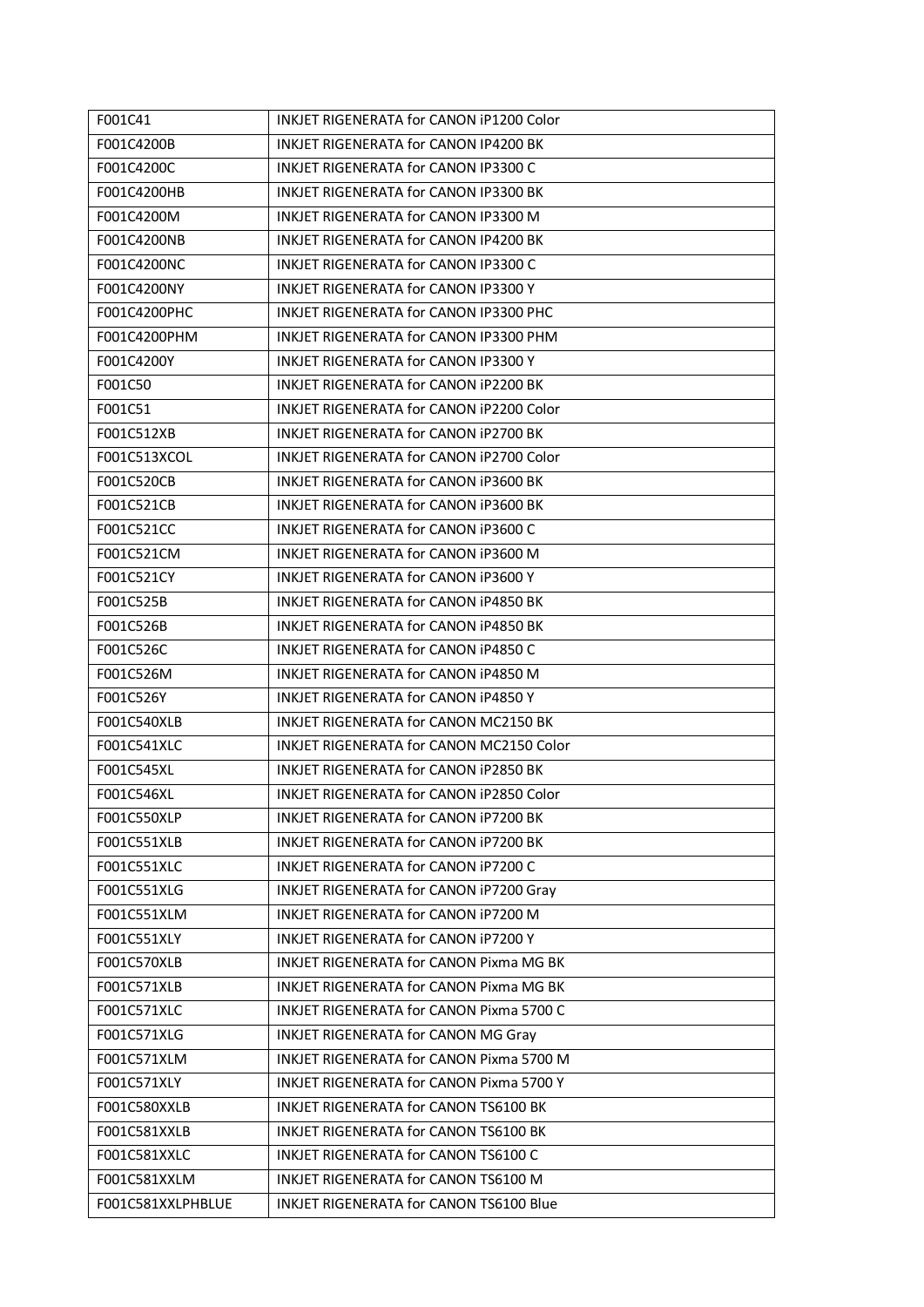| F001C581XXLY | INKJET RIGENERATA for CANON TS6100 Y           |
|--------------|------------------------------------------------|
| F001C6000B   | <b>INKJET RIGENERATA for CANON BJC 3010 BK</b> |
| F001C6200B   | <b>INKJET RIGENERATA for CANON W6200 BK</b>    |
| F001C6200C   | <b>INKJET RIGENERATA for CANON W6200 C</b>     |
| F001C6200M   | INKJET RIGENERATA for CANON W6200 M            |
| F001C6200PHC | INKJET RIGENERATA for CANON W6200 PHC          |
| F001C6200PHM | INKJET RIGENERATA for CANON W6200 PHM          |
| F001C6200Y   | INKJET RIGENERATA for CANON W6200 Y            |
| F001C6B      | INKJET RIGENERATA for CANON BJC 3010 BK        |
| F001C6C      | INKJET RIGENERATA for CANON BJC 3010 C         |
| F001C6M      | INKJET RIGENERATA for CANON BJC 3010 M         |
| F001C6PHC    | INKJET RIGENERATA for CANON BJC 3010 PHC       |
| F001C6PHM    | INKJET RIGENERATA for CANON BJC 3010 PHM       |
| F001C6Y      | INKJET RIGENERATA for CANON BJC 3010 Y         |
| F001C707B    | INKJET RIGENERATA for CANON IPF830 BK          |
| F001C707C    | INKJET RIGENERATA for CANON IPF830 C           |
| F001C707M    | <b>INKJET RIGENERATA for CANON IPF830 M</b>    |
| F001C707MAB  | INKJET RIGENERATA for CANON IPF830 MBK         |
| F001C707Y    | <b>INKJET RIGENERATA for CANON IPF830 Y</b>    |
| F001C7CLB    | INKJET RIGENERATA for CANON Ix7000 BK          |
| F001C9B      | <b>INKJET RIGENERATA for CANON Ix7000 PHBK</b> |
| F001C9C      | <b>INKJET RIGENERATA for CANON Ix7000 C</b>    |
| F001C9M      | <b>INKJET RIGENERATA for CANON Ix7000 M</b>    |
| F001C9Y      | <b>INKJET RIGENERATA for CANON Ix7000 Y</b>    |
| F001CBX20    | INKJET RIGENERATA for CANON BJC 2010 BK        |
| F001CBX3     | <b>INKJET RIGENERATA for CANON Fax B110 BK</b> |
| F001E007     | INKJET RIGENERATA for EPSON Photo780 BK        |
| F001E008     | INKJET RIGENERATA for EPSON Photo780 Col       |
| F001E009     | INKJET RIGENERATA for EPSON Photo900 Col       |
| F001E010     | INKJET RIGENERATA for EPSON Stylus SQ BK       |
| F001E017     | <b>INKJET RIGENERATA for EPSON Color BK</b>    |
| F001E018     | INKJET RIGENERATA for EPSON Color Color        |
| F001E019     | INKJET RIGENERATA for EPSON Color BK           |
| F001E020     | INKJET RIGENERATA for EPSON Color Color        |
| F001E025     | INKJET RIGENERATA for EPSON 400 BK             |
| F001E026     | INKJET RIGENERATA for EPSON C50 BK             |
| F001E027     | INKJET RIGENERATA for EPSON C50 Color          |
| F001E028     | INKJET RIGENERATA for EPSON C60 BK             |
| F001E029     | INKJET RIGENERATA for EPSON C50 Color          |
| F001E0321    | INKJET RIGENERATA for EPSON C70 BK             |
| F001E0322    | INKJET RIGENERATA for EPSON Stylus C80 C       |
| F001E0323    | INKJET RIGENERATA for EPSON Stylus C80 M       |
| F001E0324    | INKJET RIGENERATA for EPSON Stylus C80 Y       |
| F001E0331    | INKJET RIGENERATA for EPSON Photo BK           |
| F001E0332    | INKJET RIGENERATA for EPSON Stylus 950 C       |
| F001E0333    | INKJET RIGENERATA for EPSON Stylus 960 M       |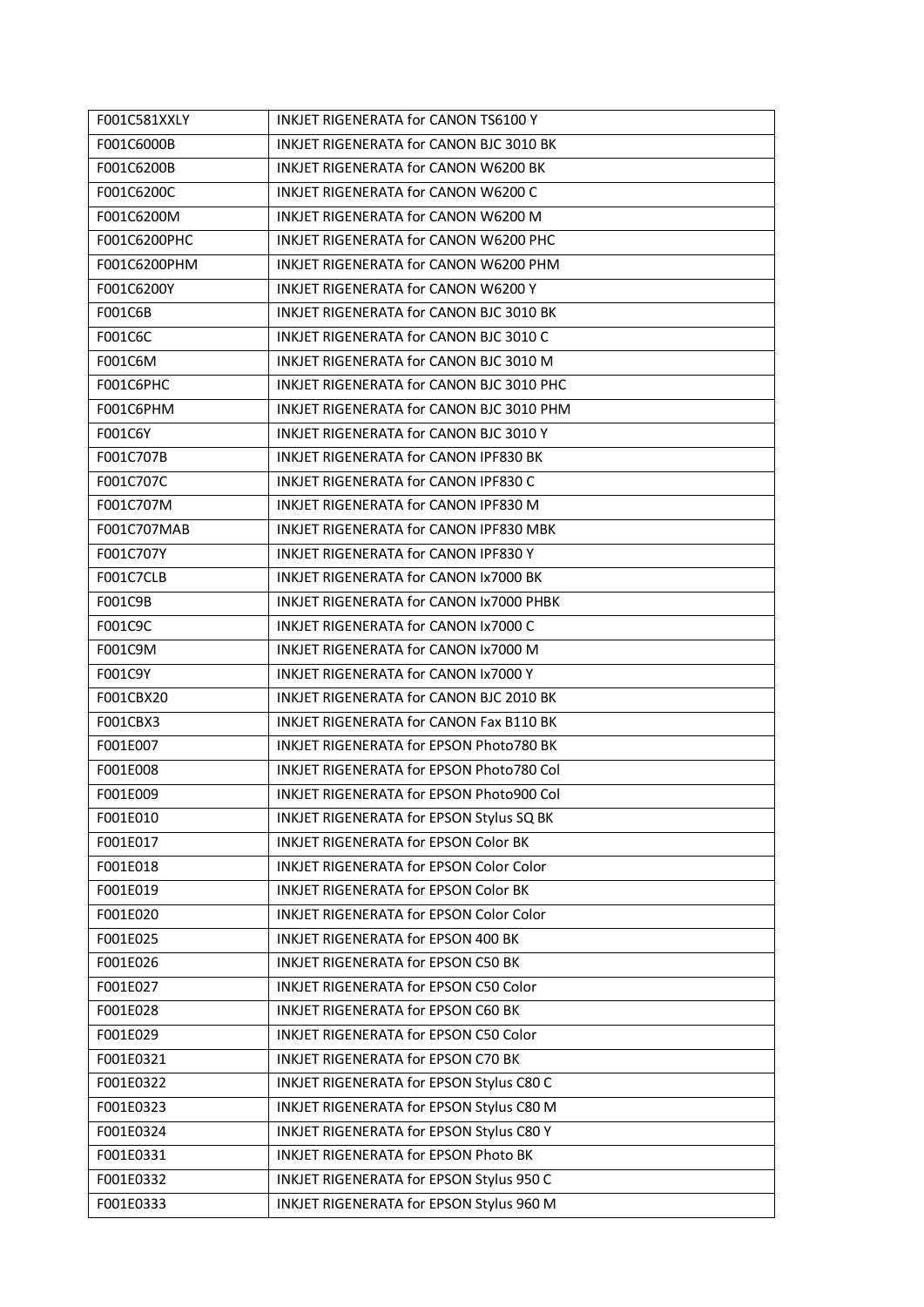| F001E0334 | INKJET RIGENERATA for EPSON Stylus 950 Y       |
|-----------|------------------------------------------------|
| F001E0335 | INKJET RIGENERATA for EPSON Photo LC           |
| F001E0336 | INKJET RIGENERATA for EPSON Photo LM           |
| F001E0341 | INKJET RIGENERATA for EPSON Photo BK           |
| F001E0342 | INKJET RIGENERATA for EPSON Photo C            |
| F001E0343 | INKJET RIGENERATA for EPSON Photo M            |
| F001E0345 | INKJET RIGENERATA for EPSON Photo Y            |
| F001E0347 | INKJET RIGENERATA for EPSON Photo LBK          |
| F001E0348 | INKJET RIGENERATA for EPSON Photo BK-OP        |
| F001E036  | INKJET RIGENERATA for EPSON Color Color        |
| F001E0361 | <b>INKJET RIGENERATA for EPSON C42S BK</b>     |
| F001E03A1 | INKJET RIGENERATA for EPSON Home BK            |
| F001E03A2 | INKJET RIGENERATA for EPSON Home C             |
| F001E03A3 | <b>INKJET RIGENERATA for EPSON Home M</b>      |
| F001E03A4 | INKJET RIGENERATA for EPSON Home Y             |
| F001E040  | <b>INKJET RIGENERATA for EPSON C62 BK</b>      |
| F001E041  | INKJET RIGENERATA for EPSON C62 Color          |
| F001E0422 | INKJET RIGENERATA for EPSON Stylus C80 C       |
| F001E0423 | INKJET RIGENERATA for EPSON Stylus C80 M       |
| F001E0424 | INKJET RIGENERATA for EPSON Stylus C80 Y       |
| F001E0441 | <b>INKJET RIGENERATA for EPSON C64 BK</b>      |
| F001E0442 | INKJET RIGENERATA for EPSON Stylus C66 C       |
| F001E0443 | INKJET RIGENERATA for EPSON Stylus C66 M       |
| F001E0444 | INKJET RIGENERATA for EPSON Stylus C66 Y       |
| F001E047  | INKJET RIGENERATA for EPSON 200 BK             |
| F001E0474 | INKJET RIGENERATA for EPSON Stylus 63 Y        |
| F001E0481 | INKJET RIGENERATA for EPSON Photo BK           |
| F001E0482 | <b>INKJET RIGENERATA for EPSON Photo C</b>     |
| F001E0483 | INKJET RIGENERATA for EPSON Photo M            |
| F001E0484 | INKJET RIGENERATA for EPSON Photo Y            |
| F001E0485 | INKJET RIGENERATA for EPSON Photo LC           |
| F001E0486 | INKJET RIGENERATA for EPSON Photo LM           |
| F001E049  | <b>INKJET RIGENERATA for EPSON 820 Color</b>   |
| F001E0540 | <b>INKJET RIGENERATA for EPSON Photo GL-OP</b> |
| F001E0541 | <b>INKJET RIGENERATA for EPSON Photo PHBK</b>  |
| F001E0542 | INKJET RIGENERATA for EPSON Photo C            |
| F001E0543 | <b>INKJET RIGENERATA for EPSON Photo M</b>     |
| F001E0544 | INKJET RIGENERATA for EPSON Photo Y            |
| F001E0547 | <b>INKJET RIGENERATA for EPSON Photo Red</b>   |
| F001E0548 | <b>INKJET RIGENERATA for EPSON Photo MBK</b>   |
| F001E0549 | INKJET RIGENERATA for EPSON Photo LBlue        |
| F001E0551 | INKJET RIGENERATA for EPSON Photo BK           |
| F001E0552 | INKJET RIGENERATA for EPSON Photo C            |
| F001E0553 | INKJET RIGENERATA for EPSON Photo M            |
| F001E0554 | <b>INKJET RIGENERATA for EPSON Photo Y</b>     |
| F001E0592 | INKJET RIGENERATA for EPSON T0592              |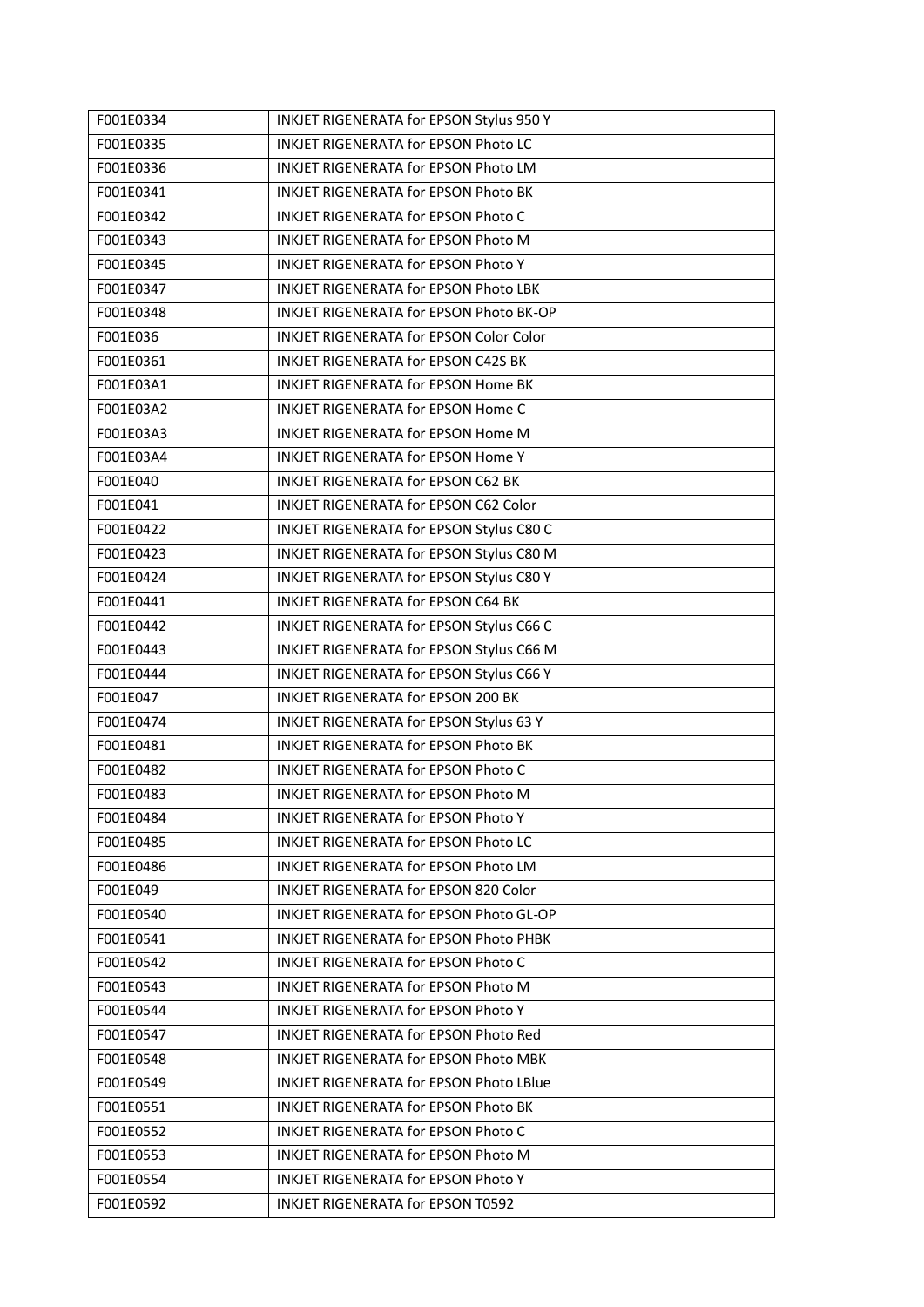| F001E0594 | INKJET RIGENERATA for EPSON T0594               |
|-----------|-------------------------------------------------|
| F001E0595 | INKJET RIGENERATA for EPSON Photo LC            |
| F001E0596 | <b>INKJET RIGENERATA for EPSON T0596</b>        |
| F001E0711 | INKJET RIGENERATA for EPSON D78 BK              |
| F001E0712 | INKJET RIGENERATA for EPSON Stylus D78 C        |
| F001E0713 | INKJET RIGENERATA for EPSON Stylus D78 M        |
| F001E0714 | <b>INKJET RIGENERATA for EPSON Stylus D78 Y</b> |
| F001E0791 | INKJET RIGENERATA for EPSON Photo BK            |
| F001E0792 | INKJET RIGENERATA for EPSON Photo C             |
| F001E0793 | INKJET RIGENERATA for EPSON Photo M             |
| F001E0794 | <b>INKJET RIGENERATA for EPSON Photo Y</b>      |
| F001E0795 | INKJET RIGENERATA for EPSON Photo LC            |
| F001E0796 | INKJET RIGENERATA for EPSON Photo LM            |
| F001E0801 | INKJET RIGENERATA for EPSON Photo BK            |
| F001E0802 | INKJET RIGENERATA for EPSON Stylus P50 C        |
| F001E0803 | INKJET RIGENERATA for EPSON Stylus P50 M        |
| F001E0804 | INKJET RIGENERATA for EPSON Stylus P50 Y        |
| F001E0805 | INKJET RIGENERATA for EPSON Photo LC            |
| F001E0806 | INKJET RIGENERATA for EPSON Photo LM            |
| F001E1001 | INKJET RIGENERATA for EPSON DX4000 BK           |
| F001E1002 | INKJET RIGENERATA for EPSON DX4000 C            |
| F001E1003 | INKJET RIGENERATA for EPSON DX4000 M            |
| F001E1004 | <b>INKJET RIGENERATA for EPSON DX4000 Y</b>     |
| F001E1011 | INKJET RIGENERATA for EPSON Photo PHCOL         |
| F001E118  | INKJET RIGENERATA for EPSON Color BK            |
| F001E122  | <b>INKJET RIGENERATA for EPSON Color Y</b>      |
| F001E126  | INKJET RIGENERATA for EPSON Color M             |
| F001E1281 | INKJET RIGENERATA for EPSON BX305FW BK          |
| F001E1282 | INKJET RIGENERATA for EPSON BX305FW C           |
| F001E1283 | INKJET RIGENERATA for EPSON BX305FW M           |
| F001E1284 | INKJET RIGENERATA for EPSON BX305FW Y           |
| F001E1291 | <b>INKJET RIGENERATA for EPSON SX230 BK</b>     |
| F001E1292 | INKJET RIGENERATA for EPSON SX230 C             |
| F001E1293 | <b>INKJET RIGENERATA for EPSON SX230 M</b>      |
| F001E1294 | <b>INKJET RIGENERATA for EPSON SX230 Y</b>      |
| F001E130  | INKJET RIGENERATA for EPSON Color C             |
| F001E1301 | INKJET RIGENERATA for EPSON SX230 BK            |
| F001E1302 | INKJET RIGENERATA for EPSON SX230 C             |
| F001E1303 | INKJET RIGENERATA for EPSON SX230 M             |
| F001E1304 | <b>INKJET RIGENERATA for EPSON SX230 Y</b>      |
| F001E138  | INKJET RIGENERATA for EPSON T0138               |
| F001E143  | <b>INKJET RIGENERATA for EPSON T0143</b>        |
| F001E147  | INKJET RIGENERATA for EPSON T0147               |
| F001E1621 | INKJET RIGENERATA for EPSON WF2010W BK          |
| F001E1622 | INKJET RIGENERATA for EPSON WF2010W C           |
| F001E1623 | INKJET RIGENERATA for EPSON WF2010W M           |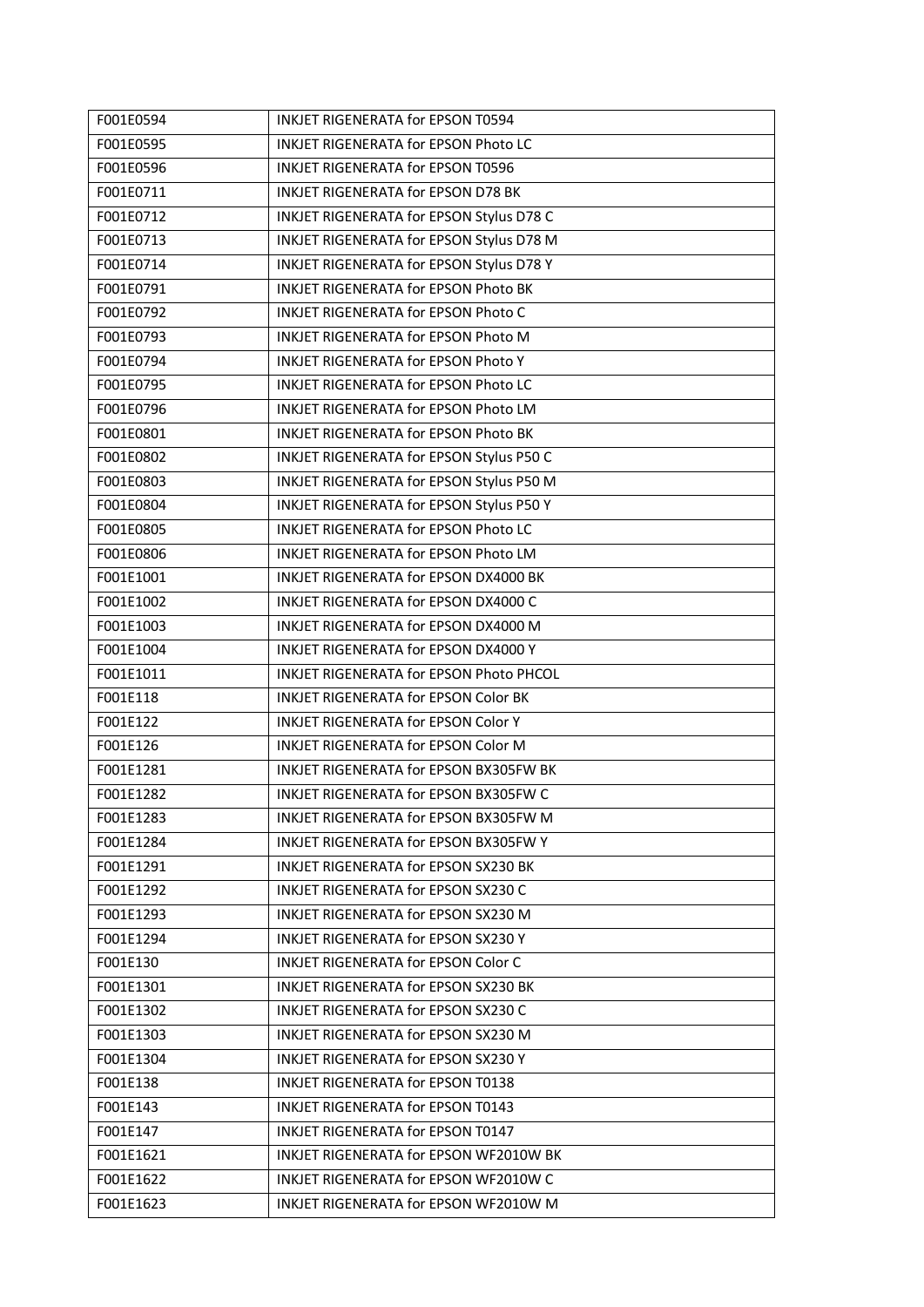| F001E1624    | <b>INKJET RIGENERATA for EPSON WF2010W Y</b>  |
|--------------|-----------------------------------------------|
| F001E1631    | <b>INKJET RIGENERATA for EPSON WF2010W BK</b> |
| F001E1632    | <b>INKJET RIGENERATA for EPSON WF2010W C</b>  |
| F001E1633    | INKJET RIGENERATA for EPSON WF2010W M         |
| F001E1634    | <b>INKJET RIGENERATA for EPSON WF2010W Y</b>  |
| F001E1811    | INKJET RIGENERATA for EPSON Home BK           |
| F001E1812    | <b>INKJET RIGENERATA for EPSON Home C</b>     |
| F001E1813    | INKJET RIGENERATA for EPSON Home M            |
| F001E1814    | INKJET RIGENERATA for EPSON Home Y            |
| F001E2431XL  | <b>INKJET RIGENERATA for EPSON Photo BK</b>   |
| F001E2432XL  | INKJET RIGENERATA for EPSON Photo C           |
| F001E2433XL  | <b>INKJET RIGENERATA for EPSON Photo M</b>    |
| F001E2434XL  | INKJET RIGENERATA for EPSON Photo Y           |
| F001E2435LGC | INKJET RIGENERATA for EPSON Photo LC          |
| F001E2436LGM | INKJET RIGENERATA for EPSON Photo LM          |
| F001E2621XL  | <b>INKJET RIGENERATA for EPSON XP510 BK</b>   |
| F001E2631XLP | <b>INKJET RIGENERATA for EPSON XP510 PHBK</b> |
| F001E2632XL  | INKJET RIGENERATA for EPSON XP510 C           |
| F001E2633XL  | INKJET RIGENERATA for EPSON XP510 M           |
| F001E2634XL  | <b>INKJET RIGENERATA for EPSON XP510 Y</b>    |
| F001E2661    | INKJET RIGENERATA for EPSON WF100W BK         |
| F001E2670    | INKJET RIGENERATA for EPSON WF100W Color      |
| F001E2711XL  | INKJET RIGENERATA for EPSON Pro BK            |
| F001E2712XL  | <b>INKJET RIGENERATA for EPSON Pro C</b>      |
| F001E2713XL  | INKJET RIGENERATA for EPSON Pro M             |
| F001E2714XL  | <b>INKJET RIGENERATA for EPSON Pro Y</b>      |
| F001E2991    | INKJET RIGENERATA for EPSON Home BK           |
| F001E2992    | INKJET RIGENERATA for EPSON Home C            |
| F001E2993    | INKJET RIGENERATA for EPSON Home M            |
| F001E2994    | INKJET RIGENERATA for EPSON Home Y            |
| F001E3011    | INKJET RIGENERATA for EPSON Color BK          |
| F001E3351    | INKJET RIGENERATA for EPSON XP530 BK          |
| F001E3361    | INKJET RIGENERATA for EPSON XP530 PHBK        |
| F001E3362    | INKJET RIGENERATA for EPSON XP530 C           |
| F001E3363    | <b>INKJET RIGENERATA for EPSON XP530 M</b>    |
| F001E3364    | INKJET RIGENERATA for EPSON XP530 Y           |
| F001E3471    | <b>INKJET RIGENERATA for EPSON WF3700 BK</b>  |
| F001E3472    | INKJET RIGENERATA for EPSON WF3700 C          |
| F001E3473    | INKJET RIGENERATA for EPSON WF3700 M          |
| F001E3474    | <b>INKJET RIGENERATA for EPSON WF3700 Y</b>   |
| F001E370     | INKJET RIGENERATA for EPSON C42S Color        |
| F001E403     | INKJET RIGENERATA for EPSON TM-J7100, TM-J760 |
| F001E405     | INKJET RIGENERATA for EPSON TM-J7100, TM-J760 |
| F001E407     | INKJET RIGENERATA for EPSON Pro BK            |
| F001E408     | INKJET RIGENERATA for EPSON Stylus Pro Y      |
| F001E409     | INKJET RIGENERATA for EPSON Stylus Pro M      |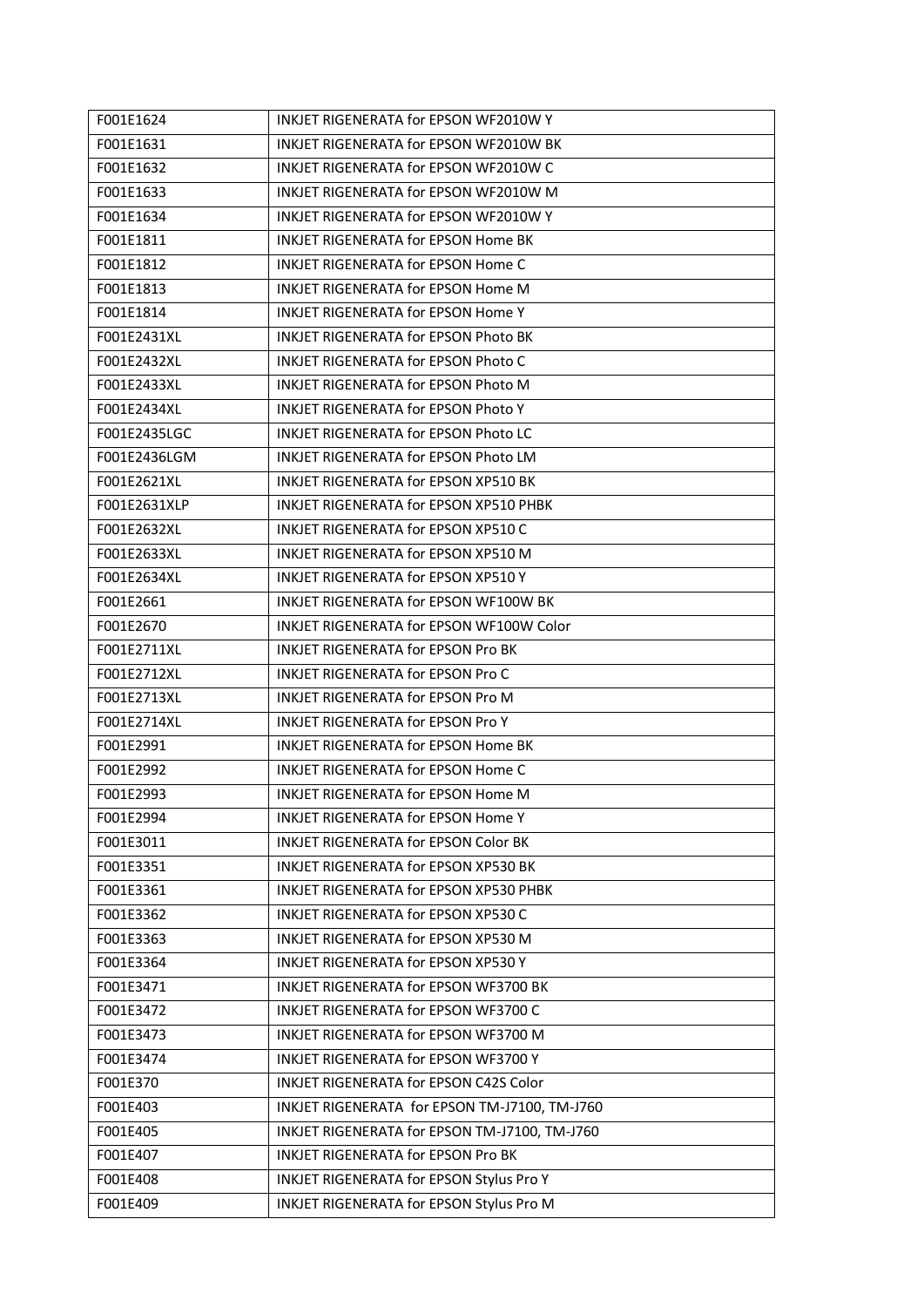| F001E410    | INKJET RIGENERATA for EPSON Stylus Pro C            |
|-------------|-----------------------------------------------------|
| F001E411    | INKJET RIGENERATA for EPSON Pro LM                  |
| F001E412    | INKJET RIGENERATA for EPSON Pro LC                  |
| F001E441    | INKJET RIGENERATA for EPSON Pro PHBK                |
| F001E442    | INKJET RIGENERATA for EPSON Pro LC                  |
| F001E443    | INKJET RIGENERATA for EPSON Pro LM                  |
| F001E444    | INKJET RIGENERATA for EPSON Stylus Pro Y            |
| F001E445    | <b>INKJET RIGENERATA for EPSON Pro LC</b>           |
| F001E446    | INKJET RIGENERATA for EPSON Pro LM                  |
| F001E447    | INKJET RIGENERATA for EPSON Pro LBK                 |
| F001E448    | <b>INKJET RIGENERATA for EPSON Pro MBK</b>          |
| F001E5011   | INKJET RIGENERATA for EPSON Color Y                 |
| F001E502XLB | INKJET RIGENERATA for EPSON WF-2865DW BK            |
| F001E502XLC | INKJET RIGENERATA for EPSON WF-2860DWF C            |
| F001E502XLM | INKJET RIGENERATA for EPSON WF-2860DWF M            |
| F001E502XLY | INKJET RIGENERATA for EPSON WF-2860DWF Y            |
| F001E5801   | <b>INKJET RIGENERATA for EPSON Pro PHBK</b>         |
| F001E5802   | INKJET RIGENERATA for EPSON Stylus Pro C            |
| F001E5803   | INKJET RIGENERATA for EPSON Stylus Pro M            |
| F001E5804   | INKJET RIGENERATA for EPSON Stylus Pro Y            |
| F001E5805   | <b>INKJET RIGENERATA for EPSON Pro PHC</b>          |
| F001E5806   | INKJET RIGENERATA for EPSON Stylus Pro M            |
| F001E5807   | INKJET RIGENERATA for EPSON Pro LBK                 |
| F001E5808   | INKJET RIGENERATA for EPSON Pro MBK                 |
| F001E5809   | INKJET RIGENERATA for EPSON Pro BK-LL               |
| F001E580A   | INKJET RIGENERATA for EPSON Stylus Pro M            |
| F001E580B   | INKJET RIGENERATA for EPSON Pro PHM                 |
| F001E591    | <b>INKJET RIGENERATA for EPSON E591</b>             |
| F001E592    | INKJET RIGENERATA for EPSON STYLUS PHOTO R 2400 CYA |
| F001E593    | INKJET RIGENERATA for EPSON E593                    |
| F001E594    | INKJET RIGENERATA for EPSON STYLUS E594             |
| F001E595    | <b>INKJET RIGENERATA for EPSON E595</b>             |
| F001E596    | <b>INKJET RIGENERATA for EPSON E596</b>             |
| F001E597    | INKJET RIGENERATA for EPSON E597                    |
| F001E598    | <b>INKJET RIGENERATA for EPSON E598</b>             |
| F001E599    | INKJET RIGENERATA for EPSON E599                    |
| F001E6031   | INKJET RIGENERATA for EPSON Pro PHBK                |
| F001E6032   | INKJET RIGENERATA for EPSON Stylus Pro C            |
| F001E6033   | INKJET RIGENERATA for EPSON Stylus Pro M            |
| F001E6034   | INKJET RIGENERATA for EPSON Stylus Pro Y            |
| F001E6035   | INKJET RIGENERATA for EPSON Pro LC                  |
| F001E6036   | INKJET RIGENERATA for EPSON Pro LM                  |
| F001E6037   | INKJET RIGENERATA for EPSON Pro LBK                 |
| F001E6039   | INKJET RIGENERATA for EPSON Pro LBK                 |
| F001E6061   | INKJET RIGENERATA for EPSON Pro MBK                 |
| F001E6062   | INKJET RIGENERATA for EPSON Pro PHBK                |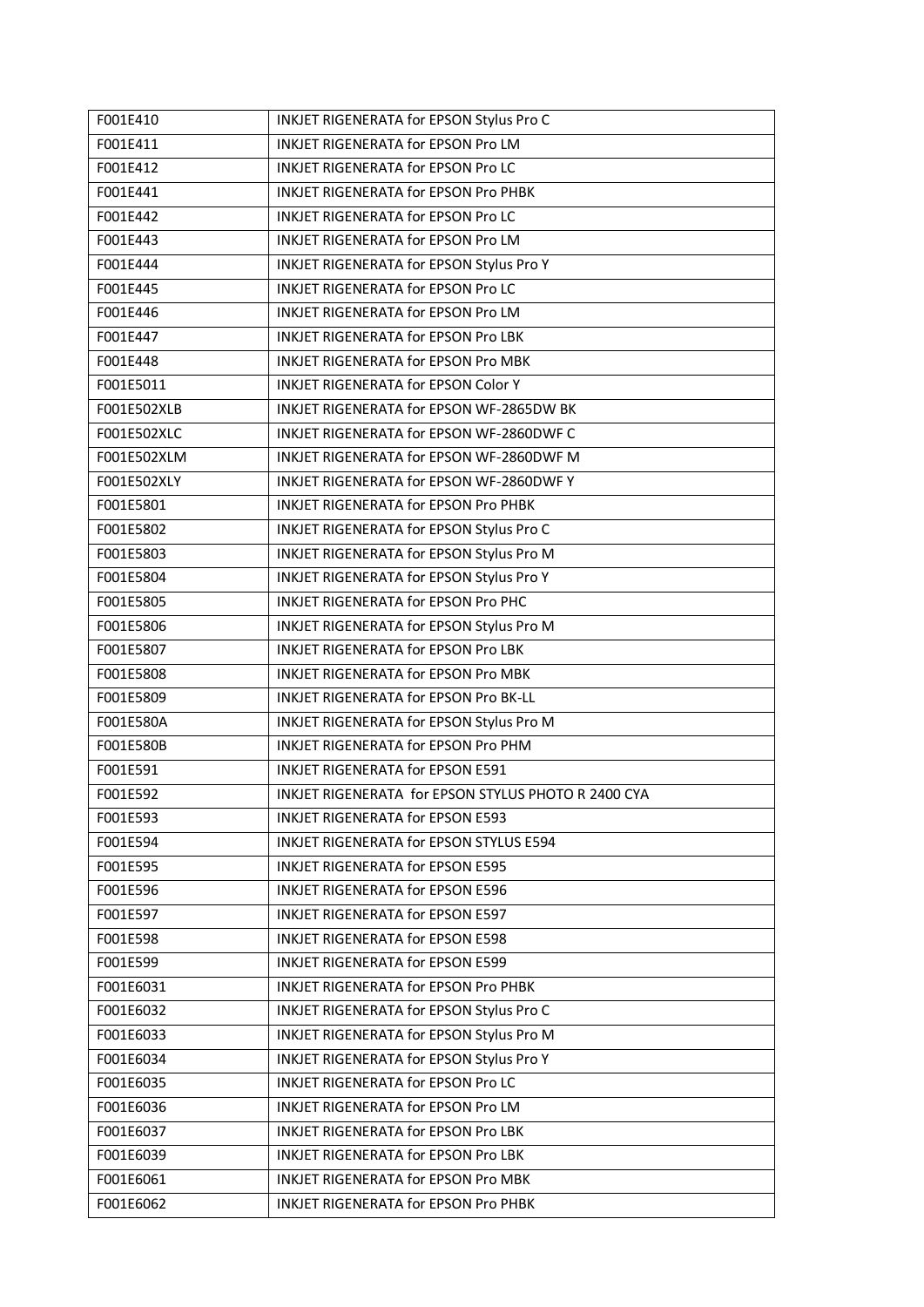| F001E6063  | INKJET RIGENERATA for EPSON Stylus Pro C        |
|------------|-------------------------------------------------|
| F001E6064  | INKJET RIGENERATA for EPSON Stylus Pro M        |
| F001E6065  | INKJET RIGENERATA for EPSON Stylus Pro Y        |
| F001E6066  | INKJET RIGENERATA for EPSON Pro LC              |
| F001E6067  | INKJET RIGENERATA for EPSON Pro LBK             |
| F001E6069  | INKJET RIGENERATA for EPSON Pro LBK             |
| F001E611   | INKJET RIGENERATA for EPSON D68 BK              |
| F001E612   | INKJET RIGENERATA for EPSON Stylus D88 C        |
| F001E6122  | INKJET RIGENERATA for EPSON Pro MBK             |
| F001E6123  | INKJET RIGENERATA for EPSON Stylus Pro C        |
| F001E6124  | INKJET RIGENERATA for EPSON Stylus Pro M        |
| F001E6128  | INKJET RIGENERATA for EPSON Stylus Pro Y        |
| F001E613   | INKJET RIGENERATA for EPSON Stylus D88 M        |
| F001E614   | <b>INKJET RIGENERATA for EPSON Stylus D88 Y</b> |
| F001E6142  | INKJET RIGENERATA for EPSON Stylus Pro C        |
| F001E6143  | INKJET RIGENERATA for EPSON Stylus Pro M        |
| F001E6144  | INKJET RIGENERATA for EPSON Stylus Pro Y        |
| F001E6148  | INKJET RIGENERATA for EPSON Pro LM              |
| F001E6161  | INKJET RIGENERATA for EPSON Pro BK              |
| F001E6162  | INKJET RIGENERATA for EPSON Stylus Pro C        |
| F001E6163  | INKJET RIGENERATA for EPSON Stylus Pro M        |
| F001E6164  | INKJET RIGENERATA for EPSON Stylus Pro Y        |
| F001E63011 | INKJET RIGENERATA for EPSON STYL PRO 7000       |
| F001E6361  | INKJET RIGENERATA for EPSON Pro PHBK            |
| F001E6362  | INKJET RIGENERATA for EPSON Stylus Pro C        |
| F001E6363  | INKJET RIGENERATA for EPSON Stylus Pro M        |
| F001E6364  | INKJET RIGENERATA for EPSON Stylus Pro Y        |
| F001E6365  | <b>INKJET RIGENERATA for EPSON Pro LC</b>       |
| F001E6366  | INKJET RIGENERATA for EPSON Pro LM              |
| F001E6367  | <b>INKJET RIGENERATA for EPSON Pro LBK</b>      |
| F001E6368  | INKJET RIGENERATA for EPSON Pro MBK             |
| F001E6369  | <b>INKJET RIGENERATA for EPSON Pro LBK</b>      |
| F001E636A  | INKJET RIGENERATA for EPSON Pro Orange          |
| F001E636B  | <b>INKJET RIGENERATA for EPSON Pro Green</b>    |
| F001E651   | INKJET RIGENERATA for EPSON STYL PRO 4800       |
| F001E656   | INKJET RIGENERATA for EPSON STYL PRO 4800       |
| F001E659   | INKJET RIGENERATA for EPSON STYL PRO 4800       |
| F001E6641  | INKJET RIGENERATA for EPSON L100 BK             |
| F001E6642  | INKJET RIGENERATA for EPSON L100 C              |
| F001E6643  | INKJET RIGENERATA for EPSON L100 M              |
| F001E6644  | INKJET RIGENERATA for EPSON L100 Y              |
| F001E678   | <b>INKJET RIGENERATA for EPSON 678 MATTE BK</b> |
| F001E6941  | INKJET RIGENERATA for EPSON SC PHBK             |
| F001E6942  | INKJET RIGENERATA for EPSON SC C                |
| F001E6943  | INKJET RIGENERATA for EPSON SC M                |
| F001E6944  | <b>INKJET RIGENERATA for EPSON SC Y</b>         |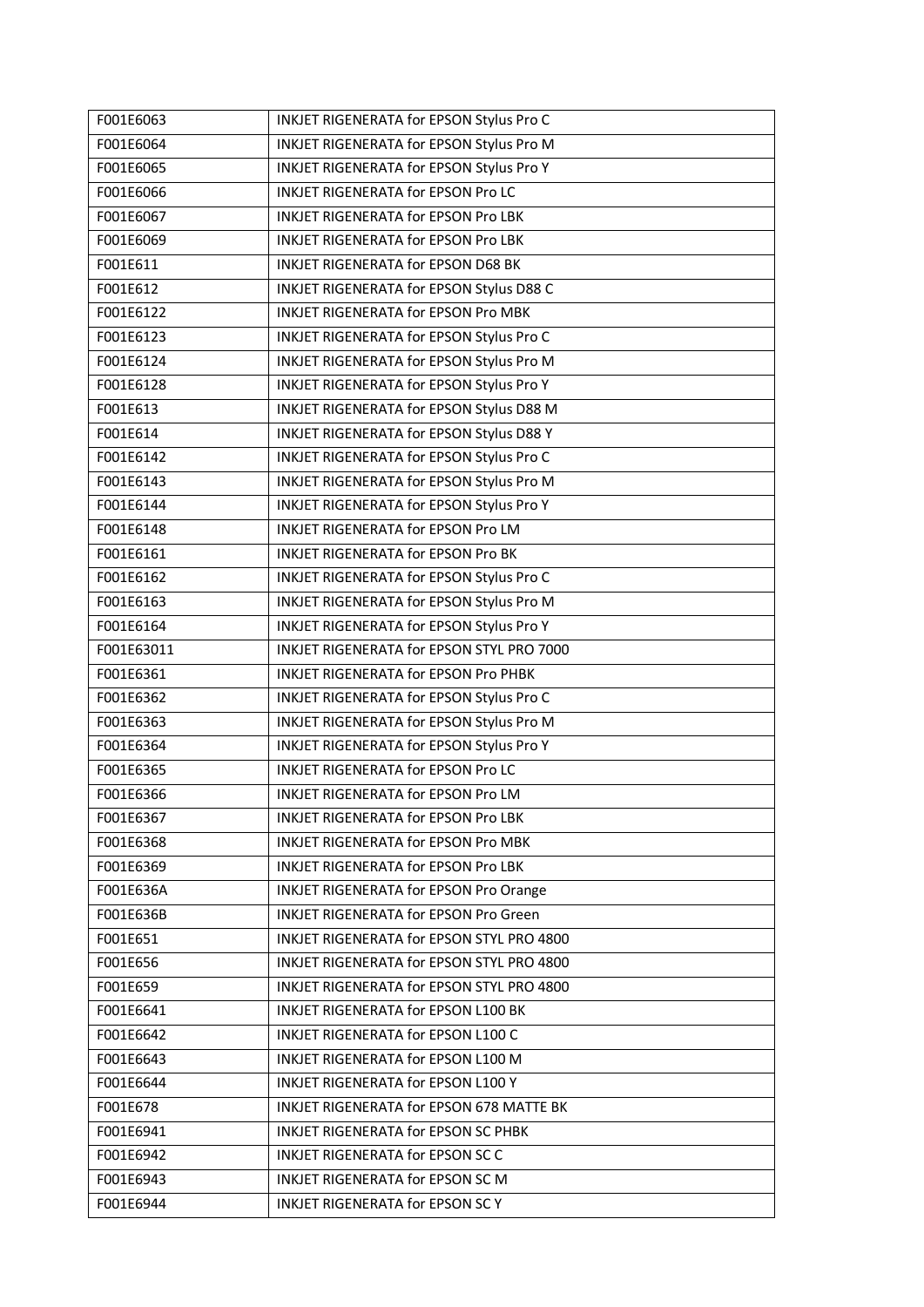| F001E6945     | <b>INKJET RIGENERATA for EPSON SC MBK</b>        |
|---------------|--------------------------------------------------|
| F001E7011     | <b>INKJET RIGENERATA for EPSON Pro BK</b>        |
| F001E7012     | <b>INKJET RIGENERATA for EPSON Pro C</b>         |
| F001E7013     | INKJET RIGENERATA for EPSON Pro M                |
| F001E7014     | <b>INKJET RIGENERATA for EPSON Pro Y</b>         |
| F001E7021     | <b>INKJET RIGENERATA for EPSON Pro BK</b>        |
| F001E7022     | <b>INKJET RIGENERATA for EPSON Pro C</b>         |
| F001E7023     | <b>INKJET RIGENERATA for EPSON Pro M</b>         |
| F001E7024     | INKJET RIGENERATA for EPSON Pro Y                |
| F001E7031     | <b>INKJET RIGENERATA for EPSON Pro BK</b>        |
| F001E7032     | INKJET RIGENERATA for EPSON Pro C                |
| F001E7033     | <b>INKJET RIGENERATA for EPSON Pro M</b>         |
| F001E7034     | INKJET RIGENERATA for EPSON Pro Y                |
| F001E711HC    | INKJET RIGENERATA for EPSON STYLUS D120,         |
| F001E7441     | INKJET RIGENERATA for EPSON Pro BK               |
| F001E7891     | <b>INKJET RIGENERATA for EPSON Pro BK</b>        |
| F001E7892     | <b>INKJET RIGENERATA for EPSON Pro C</b>         |
| F001E7893     | INKJET RIGENERATA for EPSON Pro M                |
| F001E7894     | <b>INKJET RIGENERATA for EPSON Pro Y</b>         |
| F001E7901XL   | <b>INKJET RIGENERATA for EPSON Pro BK</b>        |
| F001E7902XL   | <b>INKJET RIGENERATA for EPSON Pro C</b>         |
| F001E7903XL   | INKJET RIGENERATA for EPSON Pro M                |
| F001E7904XL   | INKJET RIGENERATA for EPSON Pro Y                |
| F001E8510XLB  | INKJET RIGENERATA for EPSON Pro BK               |
| F001E8510XLC  | INKJET RIGENERATA for EPSON Pro C                |
| F001E8510XLM  | <b>INKJET RIGENERATA for EPSON Pro M</b>         |
| F001E8510XLY  | INKJET RIGENERATA for EPSON Pro Y                |
| F001E8651XLB  | <b>INKJET RIGENERATA for EPSON Pro BK</b>        |
| F001E9081     | <b>INKJET RIGENERATA for EPSON Pro BK</b>        |
| F001E9082     | <b>INKJET RIGENERATA for EPSON Pro C</b>         |
| F001E9083     | INKJET RIGENERATA for EPSON Pro M                |
| F001E9084     | <b>INKJET RIGENERATA for EPSON Pro Y</b>         |
| F001E9451     | INKJET RIGENERATA for EPSON Pro BK               |
| F001E9452     | <b>INKJET RIGENERATA for EPSON Pro C</b>         |
| F001E9453     | INKJET RIGENERATA for EPSON Pro M                |
| F001E9454     | <b>INKJET RIGENERATA for EPSON Pro Y</b>         |
| FOO1ETO1C1XLB | INKJET RIGENERATA for EPSON Pro WF-C570 BK       |
| F001ET01C2XLC | INKJET RIGENERATA for EPSON Pro WF-C570 C        |
| F001ET01C3XLM | <b>INKJET RIGENERATA for EPSON Pro WF-C570 M</b> |
| F001ET01C4XLY | INKJET RIGENERATA for EPSON Pro WF-C570 Y        |
| F001ET04A1B   | INKJET RIGENERATA for EPSON C8190 BK             |
| F001ET04A2C   | INKJET RIGENERATA for EPSON C8190 C              |
| F001ET04A3M   | INKJET RIGENERATA for EPSON C8190 M              |
| F001ET04A4Y   | INKJET RIGENERATA for EPSON C8190 Y              |
| F001ET050     | INKJET RIGENERATA for EPSON Color BK             |
| F001ET051     | <b>INKJET RIGENERATA for EPSON Color BK</b>      |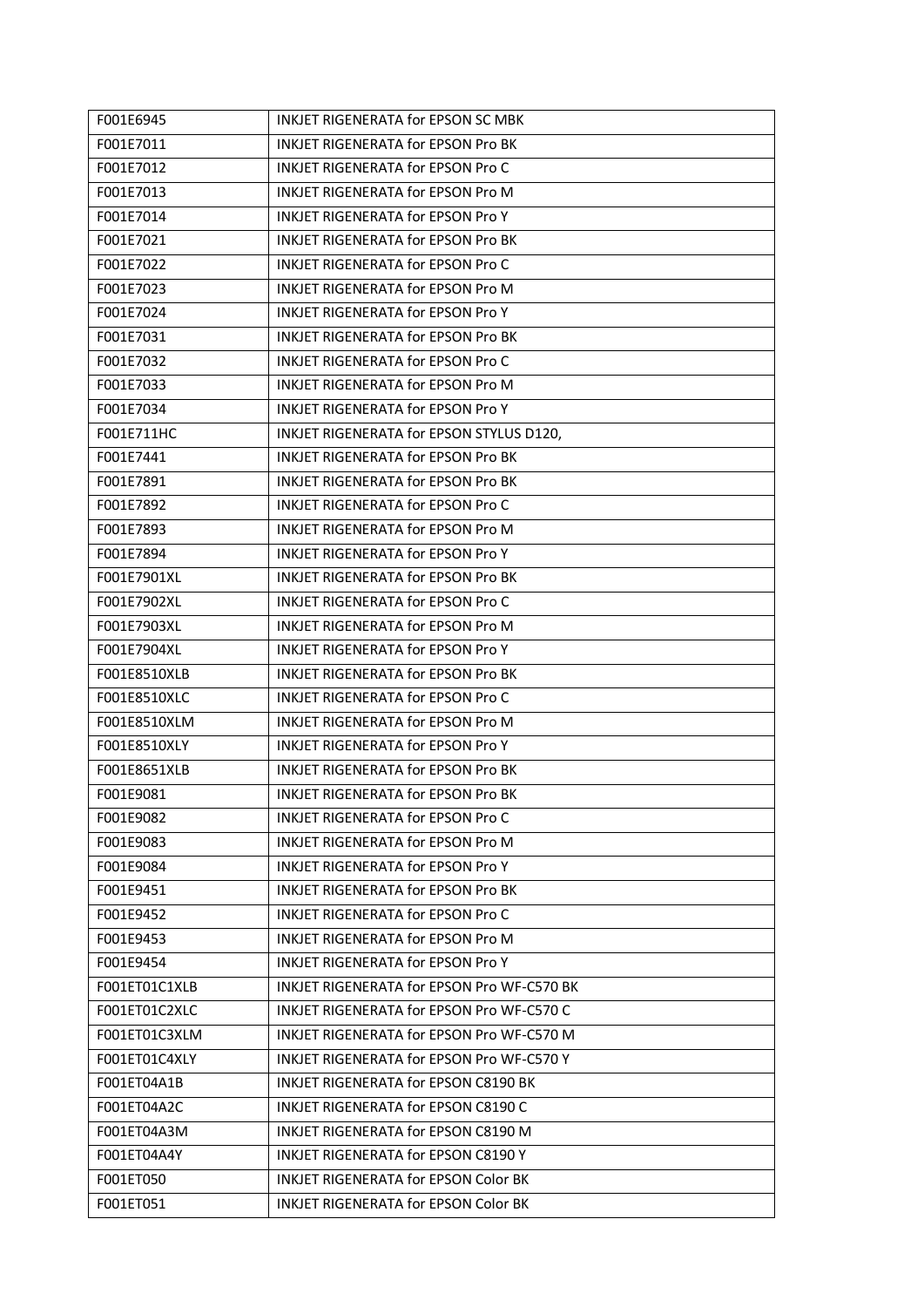| F001ET052     | INKJET RIGENERATA for EPSON Color Color  |
|---------------|------------------------------------------|
| F001ET053     | INKJET RIGENERATA for EPSON Photo Color  |
| F001ET066     | INKJET RIGENERATA for EPSON C48 BK       |
| F001ET067     | INKJET RIGENERATA for EPSON C48 Color    |
| F001H010A     | INKJET RIGENERATA for HP D125xi BK       |
| F001H011A     | INKJET RIGENERATA for HP D125xi Color    |
| F001H016A     | INKJET RIGENERATA for HP 10PS BK         |
| F001H017A     | INKJET RIGENERATA for HP 10PS LC         |
| F001H018A     | INKJET RIGENERATA for HP 90r LM          |
| F001H14D      | INKJET RIGENERATA for HP Deskjet 610CL B |
| F001H15D      | INKJET RIGENERATA for HP Deskjet 812C BK |
| F001H23A      | INKJET RIGENERATA for HP 710C Color      |
| F001H25A      | INKJET RIGENERATA for HP 200 Color       |
| F001H25AE     | INKJET RIGENERATA for HP 816C Color      |
| F001H27A      | INKJET RIGENERATA for HP Deskjet 3325 BK |
| F001H28A      | INKJET RIGENERATA for HP 3320 Color      |
| F001H29A      | INKJET RIGENERATA for HP Deskjet 600C BK |
| F001H300XB    | INKJET RIGENERATA for HP Deskjet D1660 B |
| F001H300XCOL  | INKJET RIGENERATA for HP D1600 Color     |
| F001H301B     | INKJET RIGENERATA for HP DJ 1000 LC BLK  |
| F001H301NXB   | INKJET RIGENERATA for HP Deskjet 1010 BK |
| F001H301NXC   | INKJET RIGENERATA for HP 1000 Color      |
| F001H302XB    | INKJET RIGENERATA for HP Deskjet 1111 BK |
| F001H302XC    | INKJET RIGENERATA for HP 1110 Color      |
| F001H303XB    | INKJET RIGENERATA for HP Envy 6200 BK    |
| F001H303XC    | INKJET RIGENERATA for HP Envy 6200 Color |
| F001H304XB    | INKJET RIGENERATA for HP DeskJet 3720 BK |
| F001H304XC    | INKJET RIGENERATA for HP 3720 Color      |
| F001H350B     | INKJET RIGENERATA for HP DJ 4260 LC BLK  |
| F001H350XLB   | INKJET RIGENERATA for HP Deskjet 4263 BK |
| F001H351C     | INKJET RIGENERATA for HP DJ 4260 LC COL  |
| F001H351XLC   | INKJET RIGENERATA for HP skjet BD Color  |
| F001H364E     | INKJET RIGENERATA for HP Deskjet D4155 B |
| F001H364XCNB  | INKJET RIGENERATA for HP B8553 BK        |
| F001H364XCNC  | <b>INKJET RIGENERATA for HP B8553 C</b>  |
| F001H364XCNM  | INKJET RIGENERATA for HP B8553 M         |
| F001H364XCNPB | INKJET RIGENERATA for HP B8553 PHBK      |
| F001H364XCNY  | INKJET RIGENERATA for HP B8553 Y         |
| F001H385      | INKJET RIGENERATA for HP K550dtn BK      |
| F001H386      | INKJET RIGENERATA for HP Officejet Pro C |
| F001H387      | INKJET RIGENERATA for HP Officejet Pro M |
| F001H388      | INKJET RIGENERATA for HP Officejet Pro Y |
| F001H38B      | INKJET RIGENERATA for HP B9170 BK        |
| F001H38C      | INKJET RIGENERATA for HP B9170 C         |
| F001H38LGC    | INKJET RIGENERATA for HP B9170 LC        |
| F001H38LGG    | INKJET RIGENERATA for HP B9170 Green     |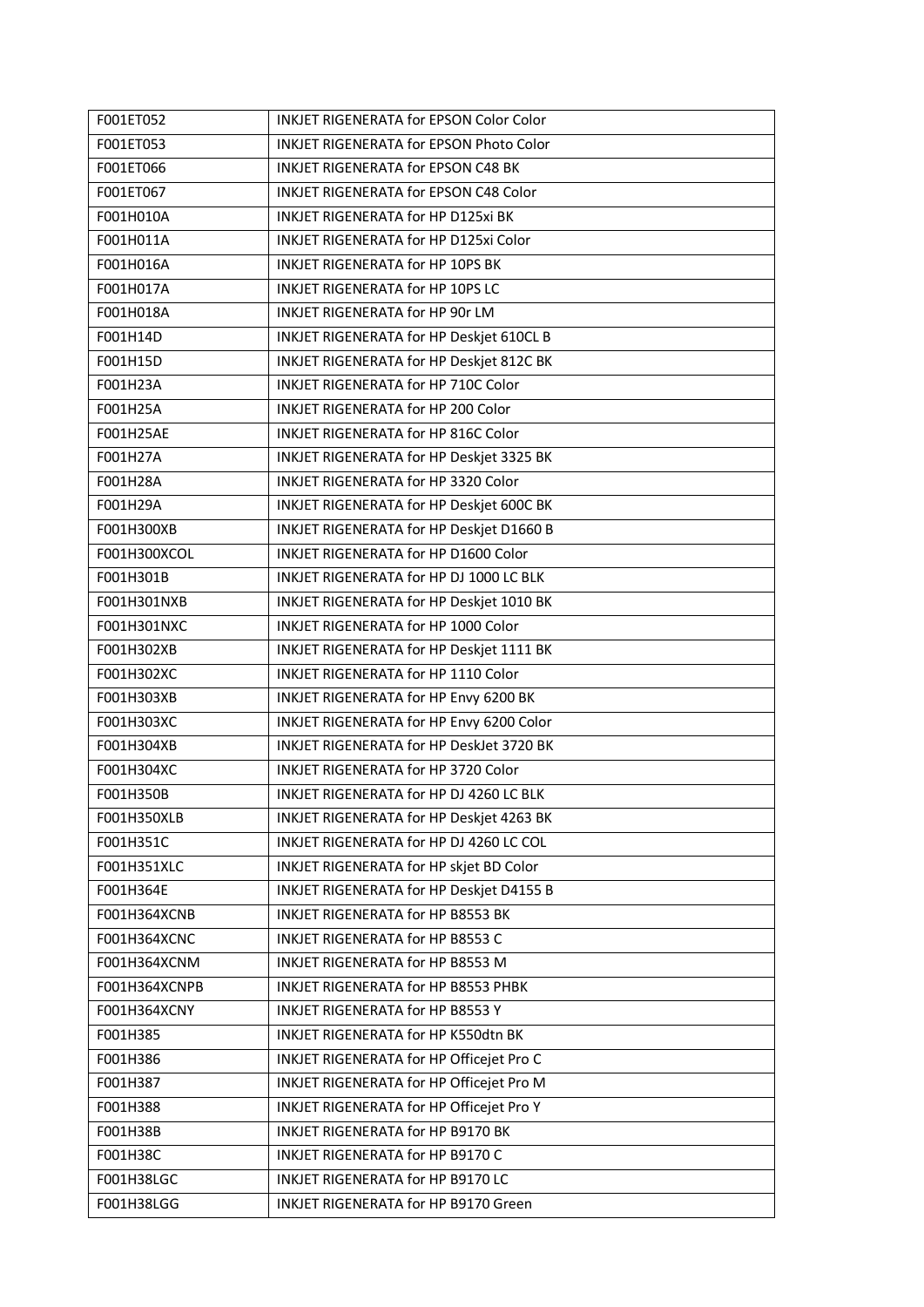| F001H38LGM    | INKJET RIGENERATA for HP B9170 LM          |
|---------------|--------------------------------------------|
| F001H38M      | INKJET RIGENERATA for HP B9170 M           |
| F001H38PHB    | <b>INKJET RIGENERATA for HP B9170 PHBK</b> |
| F001H38Y      | INKJET RIGENERATA for HP B9170 Y           |
| F001H40C      | INKJET RIGENERATA for HP Deskjet 1200C C   |
| F001H40M      | INKJET RIGENERATA for HP Deskjet 1200C M   |
| F001H40Y      | INKJET RIGENERATA for HP Deskjet 1200C Y   |
| F001H41A      | INKJET RIGENERATA for HP 1200C Color       |
| F001H425A     | INKJET RIGENERATA for HP 10PS C            |
| F001H426A     | INKJET RIGENERATA for HP 10PS M            |
| F001H427A     | INKJET RIGENERATA for HP 10PS Y            |
| F001H428A     | INKJET RIGENERATA for HP 10PS LC           |
| F001H429A     | <b>INKJET RIGENERATA for HP 10PS LM</b>    |
| F001H44C      | INKJET RIGENERATA for HP 350C C            |
| F001H44M      | INKJET RIGENERATA for HP 350C M            |
| F001H44Y      | INKJET RIGENERATA for HP 350C Y            |
| F001H45A      | INKJET RICOSTRUITA HP Color 120 BK         |
| F001H464      | INKJET RIGENERATA for HP Z6100 BK-OP       |
| F001H465      | INKJET RIGENERATA for HP Z6100 PHBK        |
| F001H466      | INKJET RIGENERATA for HP Z6100 LGray       |
| F001H467      | INKJET RIGENERATA for HP Z6100 C           |
| F001H468      | INKJET RIGENERATA for HP Z6100 M           |
| F001H469      | INKJET RIGENERATA for HP Z6100 Y           |
| F001H470      | INKJET RIGENERATA for HP Z6100 LC          |
| F001H471      | INKJET RIGENERATA for HP Z6100 LM          |
| F001H49A      | <b>INKJET RIGENERATA for HP 350 Color</b>  |
| F001H51       | INKJET RIGENERATA for HP Deskjet 3915 BK   |
| F001H52       | INKJET RIGENERATA for HP 3910 Color        |
| F001H56A      | INKJET RIGENERATA for HP 410 BK            |
| F001H57A      | INKJET RIGENERATA for HP 410 Color         |
| F001H58A      | INKJET RIGENERATA for HP 410 Color         |
| F001H61E      | INKJET RIGENERATA for HP 5420 Color        |
| F001H62E      | INKJET RIGENERATA for HP Deskjet 5432 BK   |
| F001H62XB     | INKJET RIGENERATA for HP Deskjet 5640 BK   |
| F001H62XC     | INKJET RIGENERATA for HP 5600 Color        |
| F001H63E      | INKJET RIGENERATA for HP 460C Color        |
| F001H6500XCNB | INKJET RIGENERATA for HP 6000 BK           |
| F001H6500XCNC | INKJET RIGENERATA for HP 6000 C            |
| F001H6500XCNM | INKJET RIGENERATA for HP 6000 M            |
| F001H6500XCNY | INKJET RIGENERATA for HP 6000 Y            |
| F001H655B     | INKJET RIGENERATA for HP Deskjet Ink BK    |
| F001H655C     | INKJET RIGENERATA for HP Deskjet Ink C     |
| F001H655M     | INKJET RIGENERATA for HP Deskjet Ink M     |
| F001H655Y     | INKJET RIGENERATA for HP Deskjet Ink Y     |
| F001H66E      | INKJET RIGENERATA for HP 460C Color        |
| F001H67B      | INKJET RIGENERATA for HP Deskjet 5745 BK   |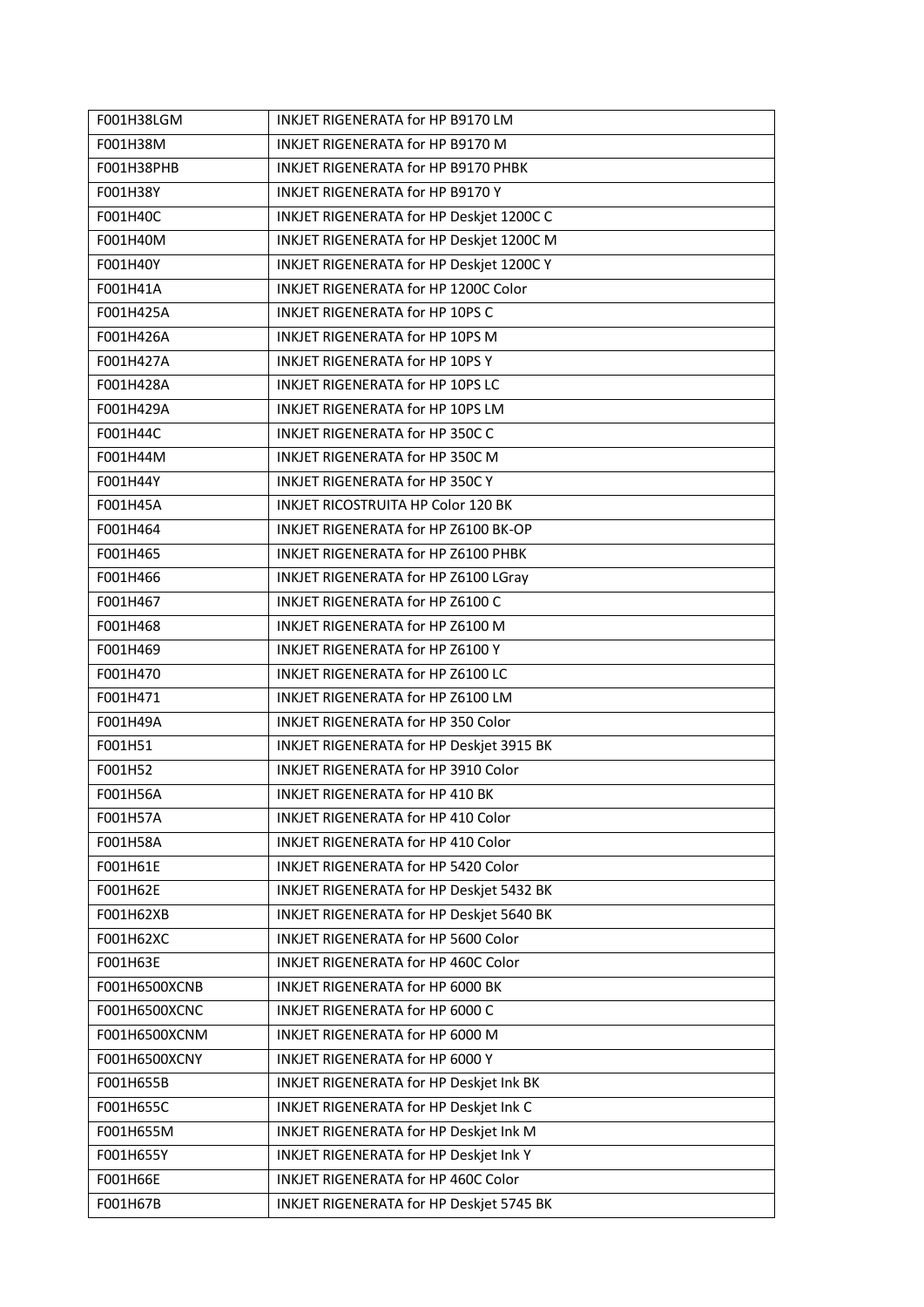| F001H67E     | INKJET RIGENERATA for HP Deskjet 460CB B  |
|--------------|-------------------------------------------|
| F001H69E     | INKJET RIGENERATA for HP 5740 Color       |
| F001H70LCC   | INKJET RIGENERATA for HP Z2100 C          |
| F001H70LCG   | INKJET RIGENERATA for HP Z2100 Gray       |
| F001H70LCLGC | INKJET RIGENERATA for HP Z2100 LC         |
| F001H70LCLGG | INKJET RIGENERATA for HP Z2100 LGray      |
| F001H70LCLGM | INKJET RIGENERATA for HP Z2100 LM         |
| F001H70LCM   | INKJET RIGENERATA for HP Z2100 M          |
| F001H70LCMAB | INKJET RIGENERATA for HP Z2100 MBK        |
| F001H70LCPHB | INKJET RIGENERATA for HP Z2100 PHBK       |
| F001H70LCY   | <b>INKJET RIGENERATA for HP Z2100 Y</b>   |
| F001H711B    | INKJET RIGENERATA for HP Designjet 24 BK  |
| F001H711C    | INKJET RIGENERATA for HP Designjet 24 C   |
| F001H711M    | INKJET RIGENERATA for HP Designjet 24 M   |
| F001H711Y    | INKJET RIGENERATA for HP Designjet 24 Y   |
| F001H719     | INKJET RIGENERATA for HP 3108aio BK       |
| F001H721     | INKJET RIGENERATA for HP 3108aio BK       |
| F001H727C    | INKJET RIGENERATA for HP T1500 C          |
| F001H727M    | INKJET RIGENERATA for HP T1500 M          |
| F001H727MAB  | INKJET RIGENERATA for HP T1500 MBK        |
| F001H727PHB  | INKJET RIGENERATA for HP T1500 PHBK       |
| F001H727V    | INKJET RIGENERATA for HP T1500 Gray       |
| F001H727Y    | INKJET RIGENERATA for HP T1500 Y          |
| F001H72C     | INKJET RIGENERATA for HP T1100 C          |
| F001H72LCC   | INKJET RIGENERATA for HP T1100 C          |
| F001H72LCM   | INKJET RIGENERATA for HP T1100 M          |
| F001H72LCPHB | INKJET RIGENERATA for HP T1100 PHBK       |
| F001H72LCV   | INKJET RIGENERATA for HP T1100 Gray       |
| F001H72LCY   | INKJET RIGENERATA for HP T1100 Y          |
| F001H72M     | INKJET RIGENERATA for HP T1100 M          |
| F001H72MAB   | INKJET RIGENERATA for HP T1100 MBK        |
| F001H72PHB   | INKJET RIGENERATA for HP T1100 PHBK       |
| F001H72V     | INKJET RIGENERATA for HP T1100 Gray       |
| F001H72Y     | <b>INKJET RIGENERATA for HP T1100 Y</b>   |
| F001H761C    | <b>INKJET RIGENERATA for HP T7100 C</b>   |
| F001H761M    | INKJET RIGENERATA for HP T7100 M          |
| F001H761MAB  | INKJET RIGENERATA for HP T7100 MBK        |
| F001H761MAV  | INKJET RIGENERATA for HP T7100 MGray      |
| F001H761V    | INKJET RIGENERATA for HP T7100 Gray       |
| F001H761Y    | INKJET RIGENERATA for HP T7100 Y          |
| F001H771     | INKJET RIGENERATA for HP 3108aio C        |
| F001H772     | <b>INKJET RIGENERATA for HP 3108aio M</b> |
| F001H773     | INKJET RIGENERATA for HP 3108aio Y        |
| F001H774     | INKJET RIGENERATA for HP 3108aio LC       |
| F001H775     | INKJET RIGENERATA for HP 3108aio LM       |
| F001H78D     | INKJET RIGENERATA for HP Color 190 Color  |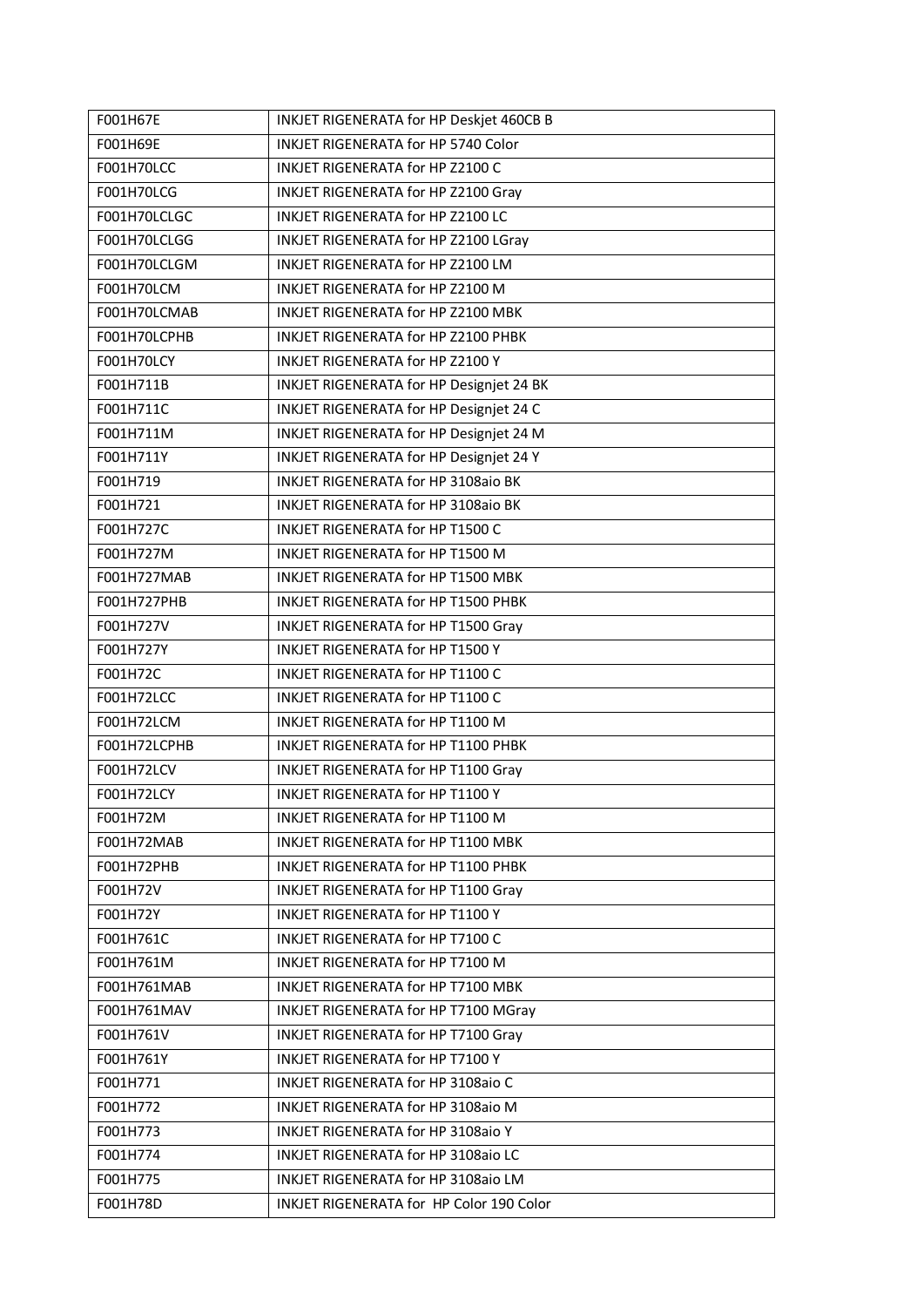| F001H8000XCNB | INKJET RIGENERATA for HP Pro BK                 |
|---------------|-------------------------------------------------|
| F001H8000XCNC | INKJET RIGENERATA for HP Officejet Pro C        |
| F001H8000XCNM | INKJET RIGENERATA for HP Officejet Pro M        |
| F001H8000XCNY | INKJET RIGENERATA for HP Officejet Pro Y        |
| F001H804A     | <b>INKJET RIGENERATA for HP Business 1100 C</b> |
| F001H805A     | INKJET RIGENERATA for HP Business 1100 M        |
| F001H806A     | <b>INKJET RIGENERATA for HP Business 1100 Y</b> |
| F001H80B      | <b>INKJET RIGENERATA for HP 1050c BK</b>        |
| F001H80C      | INKJET RIGENERATA for HP 1050c C                |
| F001H80M      | INKJET RIGENERATA for HP 1050c M                |
| F001H80Y      | <b>INKJET RIGENERATA for HP 1050c Y</b>         |
| F001H836A     | INKJET RIGENERATA for HP Business 1100 C        |
| F001H837A     | <b>INKJET RIGENERATA for HP Business 1100 M</b> |
| F001H838A     | <b>INKJET RIGENERATA for HP Business 1100 Y</b> |
| F001H840A     | INKJET RIGENERATA for HP 1000 BK                |
| F001H841A     | INKJET RIGENERATA for HP Business 1100 C        |
| F001H842A     | <b>INKJET RIGENERATA for HP Business 1100 Y</b> |
| F001H843A     | <b>INKJET RIGENERATA for HP Business 1100 M</b> |
| F001H844A     | INKJET RIGENERATA for HP 1000 BK                |
| F001H901XB    | <b>INKJET RIGENERATA for HP G510a BK</b>        |
| F001H901XCOL  | INKJET RIGENERATA for HP G510g Color            |
| F001H903XLB   | INKJET RIGENERATA for HP 6860 BK                |
| F001H903XLC   | INKJET RIGENERATA for HP Officejet Pro C        |
| F001H903XLM   | INKJET RIGENERATA for HP Officejet Pro M        |
| F001H903XLY   | INKJET RIGENERATA for HP Officejet Pro Y        |
| F001H907XLB   | <b>INKJET RIGENERATA for HP 6860 BK</b>         |
| F001H90B      | INKJET RIGENERATA for HP 4000 BK                |
| F001H90C      | INKJET RIGENERATA for HP signjet 4500 C         |
| F001H90M      | INKJET RIGENERATA for HP signjet 4500 M         |
| F001H90Y      | INKJET RIGENERATA for HP signjet 4500 Y         |
| F001H910A     | INKJET RIGENERATA for HP 10ps BK                |
| F001H911A     | INKJET RIGENERATA for HP 10ps C                 |
| F001H912A     | INKJET RIGENERATA for HP 10ps M                 |
| F001H913A     | INKJET RIGENERATA for HP 10ps Y                 |
| F001H930A     | INKJET RIGENERATA for HP 5000 BK                |
| F001H931A     | INKJET RIGENERATA for HP signjet 5000 C         |
| F001H932A     | INKJET RIGENERATA for HP signjet 5000 M         |
| F001H932XLB   | INKJET RIGENERATA for HP 6100 BK                |
| F001H933A     | INKJET RIGENERATA for HP signjet 5000 Y         |
| F001H933XLC   | INKJET RIGENERATA for HP 6100 C                 |
| F001H933XLM   | INKJET RIGENERATA for HP 6100 M                 |
| F001H933XLY   | INKJET RIGENERATA for HP 6100 Y                 |
| F001H934A     | INKJET RIGENERATA for HP 5000 LC                |
| F001H934XLB   | INKJET RIGENERATA for HP 6812 BK                |
| F001H935A     | INKJET RIGENERATA for HP 5000 LM                |
| F001H935XLC   | INKJET RIGENERATA for HP 6812 6230 C            |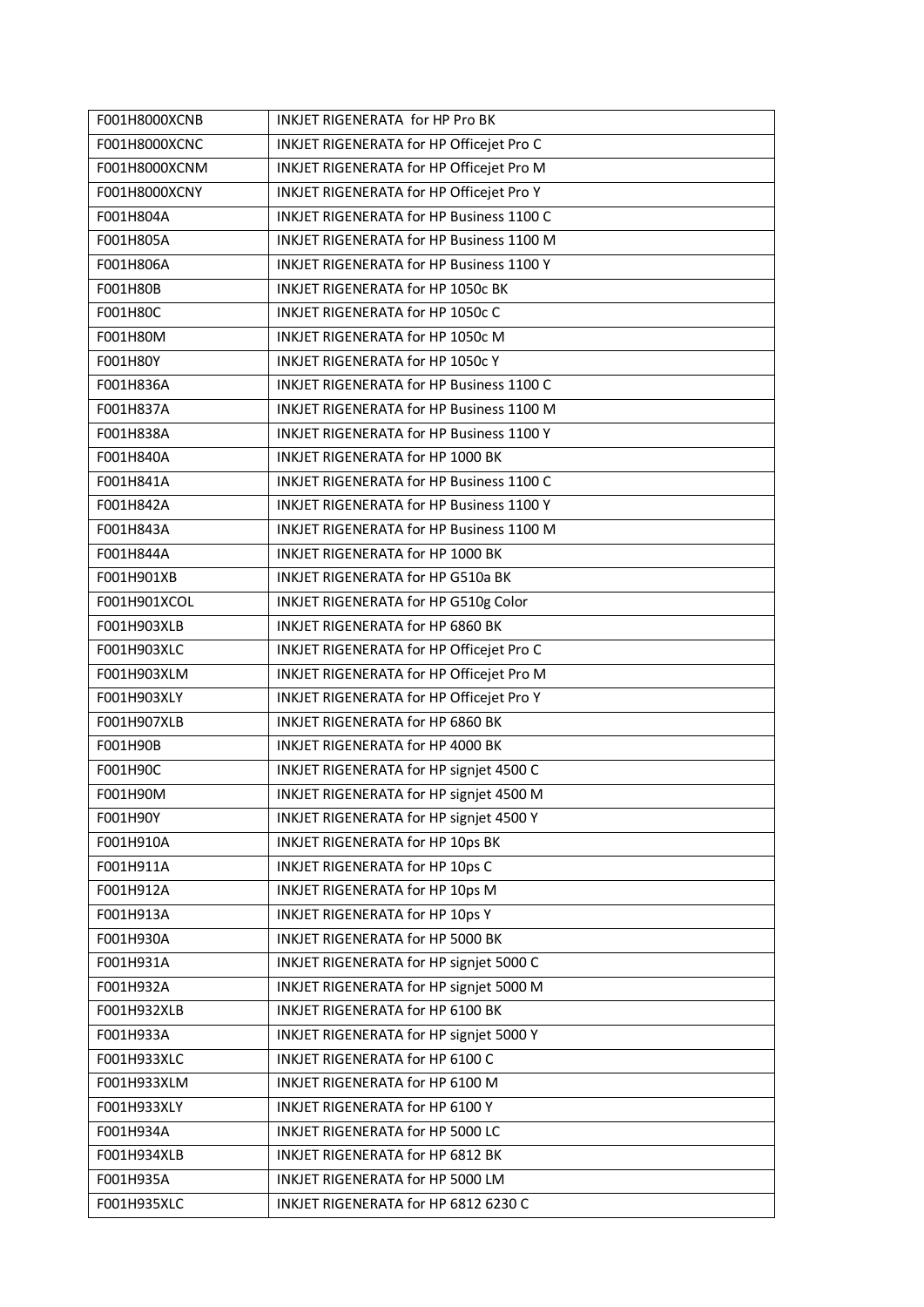| F001H935XLM | INKJET RIGENERATA for HP 6812 6230 M        |
|-------------|---------------------------------------------|
| F001H935XLY | INKJET RIGENERATA for HP 6812 6230 Y        |
| F001H950XLB | <b>INKJET RIGENERATA for HP 251dw BK</b>    |
| F001H951XLC | INKJET RIGENERATA for HP Officejet Pro C    |
| F001H951XLM | INKJET RIGENERATA for HP Officejet Pro M    |
| F001H951XLY | INKJET RIGENERATA for HP Officejet Pro Y    |
| F001H953XLB | INKJET RIGENERATA for HP 7740 BK            |
| F001H953XLC | INKJET RIGENERATA for HP OfficeJet Pro C    |
| F001H953XLM | INKJET RIGENERATA for HP OfficeJet Pro M    |
| F001H953XLY | INKJET RIGENERATA for HP OfficeJet Pro Y    |
| F001H970XLB | INKJET RIGENERATA for HP X451dw BK          |
| F001H971XLC | INKJET RIGENERATA for HP Officejet Pro C    |
| F001H971XLM | INKJET RIGENERATA for HP Officejet Pro M    |
| F001H971XLY | INKJET RIGENERATA for HP Officejet Pro Y    |
| F001H973XLB | INKJET RIGENERATA for HP Pagewide Pro BK    |
| F001H973XLC | INKJET RIGENERATA for HP Pagewide Pro C     |
| F001H973XLM | INKJET RIGENERATA for HP Pagewide Pro M     |
| F001H973XLY | INKJET RIGENERATA for HP Pagewide Pro Y     |
| F001H980XLB | INKJET RIGENERATA for HP X555dn BK          |
| F001H980XLC | INKJET RIGENERATA for HP X555dn C           |
| F001H980XLM | INKJET RIGENERATA for HP X555dn M           |
| F001H980XLY | INKJET RIGENERATA for HP X555dn Y           |
| F001H991B   | INKJET RIGENERATA for HP Pagewide Pro BK    |
| F001H991C   | INKJET RIGENERATA for HP Pagewi 750dw C     |
| F001H991M   | INKJET RIGENERATA for HP Pagewi 750dw M     |
| F001H991XLB | INKJET RIGENERATA for HP Pagewide Pro BK    |
| F001H991XLC | INKJET RIGENERATA for HP Pagewi 750dw C     |
| F001H991XLM | INKJET RIGENERATA for HP Pagewi 750dw M     |
| F001H991XLY | INKJET RIGENERATA for HP Pagewi 750dw Y     |
| F001H991Y   | INKJET RIGENERATA for HP Pagewi 750dw Y     |
| F001HF9J65A | INKJET RIGENERATA for HP Designjet T730 Y   |
| F001HF9J66A | INKJET RIGENERATA for HP Designjet T730 M   |
| F001HF9J67A | INKJET RIGENERATA for HP Designjet T730 C   |
| F001HF9J68A | INKJET RIGENERATA for HP Designjet T730 MBK |
| F001I016    | INKJET RIGENERATA for LEXMARK All One BK    |
| F001I026    | INKJET RIGENERATA for LEXMARK In Color      |
| F001I032    | INKJET RIGENERATA for LEXMARK All One BK    |
| F001I042    | INKJET RIGENERATA for LEXMARK In Color      |
| F001I060    | INKJET RIGENERATA for LEXMARK Z12 Color     |
| F001I100HB  | INKJET RIGENERATA for LEXMARK Pro205 BK     |
| F001I100HC  | INKJET RIGENERATA for LEXMARK Pro205 C      |
| F001I100HM  | INKJET RIGENERATA for LEXMARK Pro205 M      |
| F001I100HY  | INKJET RIGENERATA for LEXMARK Pro205 Y      |
| F001I120    | INKJET RIGENERATA for LEXMARK X Color       |
| F001I134    | INKJET RIGENERATA for LEXMARK II BK         |
| F001I43X    | INKJET RIGENERATA for LEXMARK X Color       |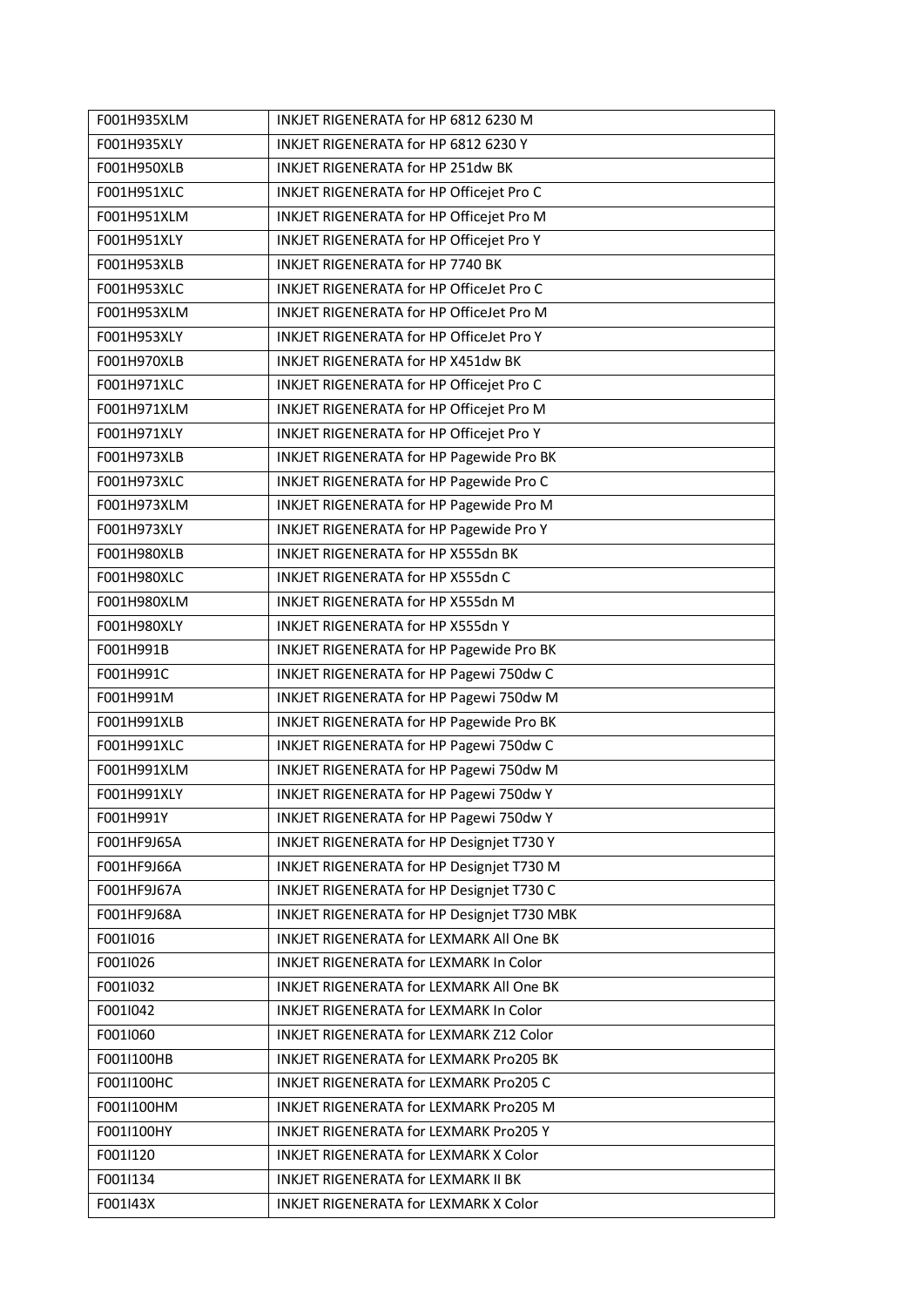| F001I44X       | <b>INKJET RIGENERATA for LEXMARK Serie X BK</b> |
|----------------|-------------------------------------------------|
| F0011781       | INKJET RIGENERATA for LEXMARK X Color           |
| F0011970       | <b>INKJET RIGENERATA for LEXMARK Serie X BK</b> |
| F0011980       | <b>INKJET RIGENERATA for LEXMARK 57</b>         |
| F001L150XLB    | <b>INKJET RIGENERATA for S415 BK</b>            |
| F001L150XLC    | <b>INKJET RIGENERATA for S415 C</b>             |
| F001L150XLM    | INKJET RIGENERATA for S415 M                    |
| F001L150XLY    | <b>INKJET RIGENERATA for S415 Y</b>             |
| F001L190       | INKJET RIGENERATA for LEARK X2580 Color         |
| F001L200XLB    | <b>INKJET RIGENERATA for Pro4000c BK</b>        |
| F001L200XLC    | <b>INKJET RIGENERATA for Pro4000c C</b>         |
| F001L200XLM    | <b>INKJET RIGENERATA for Pro4000c M</b>         |
| F001L200XLY    | <b>INKJET RIGENERATA for Pro4000c Y</b>         |
| F001L36XLB     | INKJET RIGENERATA for LEXMARK Z2400 BK          |
| F001L37XLC     | INKJET RIGENERATA for LEARK Z2400 Color         |
| F001NE330B     | INKJET RIGENERATA for NEOPOST IS 330, IS        |
| F001NE420R     | INKJET RIGENERATA for NEOPOST IS 420, IS        |
| F0010150       | <b>INKJET RIGENERATA for OLIVETTI 200P BK</b>   |
| F001O20        | INKJET RIGENERATA for OLIVETTI OFX 150 B        |
| F001O336Y      | <b>INKJET RIGENERATA for OLIVETTI 95 BK</b>     |
| F001O502HC     | INKJET RIGENERATA for OLIVETTI ANY BK           |
| F0010504HCC    | INKJET RIGENERATA for OLIVETTI ANY Color        |
| F001O610       | <b>INKJET RIGENERATA for OLIVETTI 610 BK</b>    |
| F001O650       | INKJET RIGENERATA for OLIVETTI 650 BK           |
| F001PH21       | INKJET RIGENERATA for PHILIPS IPF 141 BK        |
| F001PH31       | <b>INKJET RIGENERATA for PHILIPS IPF 325 BK</b> |
| F001PH41       | INKJET RIGENERATA for PHILIPS Ipf 525 BK        |
| F001R2500B     | INKJET RIGENERATA for RICOH GX GX3000 BK        |
| F001R2500C     | INKJET RIGENERATA for RICOH GX GX3000 C         |
| F001R2500M     | INKJET RIGENERATA for RICOH GX GX3000 M         |
| F001R2500Y     | <b>INKJET RIGENERATA for RICOH GX GX3000 Y</b>  |
| F001RGC41C     | INKJET RIGENERATA for RICOH Aficio SG C         |
| F001RGC41K     | INKJET RIGENERATA for RICOH Aficio SG BK        |
| F001RGC41M     | INKJET RIGENERATA for RICOH Aficio SG M         |
| F001RGC41Y     | <b>INKJET RIGENERATA for RICOH Aficio SG Y</b>  |
| F001S210B      | INKJET RIGENERATA for SAMSUNG 1000 BK           |
| F001S210C      | INKJET RIGENERATA for SAMSUNG 1000 Col          |
| F001SAM40      | INKJET RIGENERATA for SAMSUNG CF 331 BK         |
| F001SAM41      | INKJET RIGENERATA for SAMSUNG SF 371P BK        |
| F001T2235      | INKJET RIGENERATA for TELECOM APOLLO BK         |
| F001TRAFFAELLO | INKJET RIGENERATA for TELECOM M2236 BK          |
| F001TULISSE    | INKJET RIGENERATA for TELECOM M2231 BK          |
| F001X8400B     | INKJET RIGENERATA for XEROX PHASER 8400 BL      |
| F001X8400C     | INKJET RIGENERATA for XEROX PHASER 8400 CY      |
| F001X8400M     | INKJET RIGENERATA for XEROX PHASER 8400 MA      |
| F001X8400Y     | INKJET RIGENERATA for XEROX PHASER 8400 YE      |